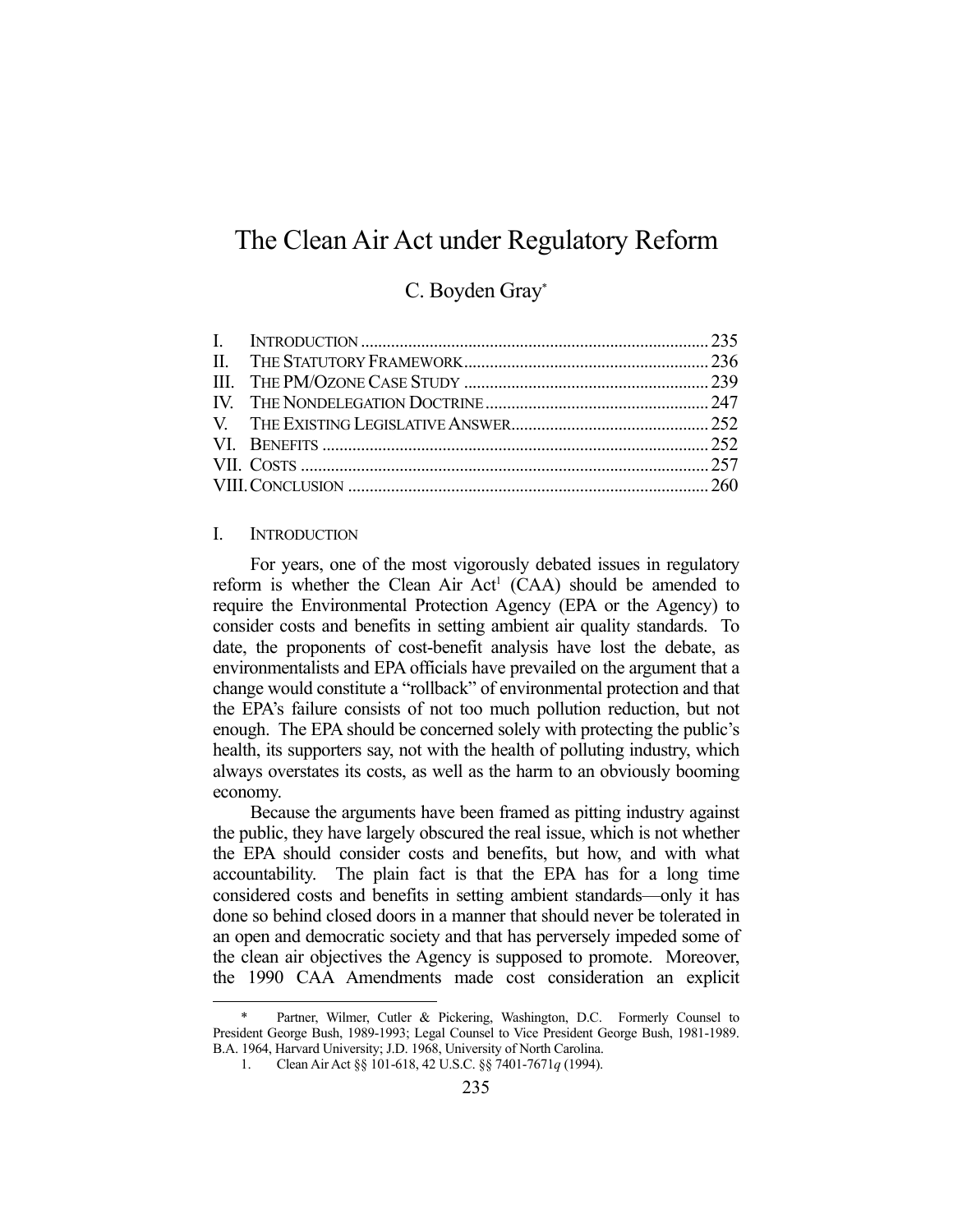component of implementing the air quality standards, $2$  a responsibility the EPA and the states have not yet fully embraced. Because early pollution reductions are the easiest and cheapest, the EPA's rejection of accountability for its cost-benefit calculus has, to date, done relatively little harm to the economy. But continuation of business as usual in the future poses serious risks to the economy, to continued improvement in U.S. air quality—which is now among the best in the world—and to the constitutional separation of powers and the rule of law in our democratic society.

 The recently promulgated fine particulate matter (PM)/ozone rules provide a useful case study of how the EPA currently looks at costs and benefits in fashioning ambient air standards in order to maximize its regulatory reach without maximizing air quality or minimizing economic benefits. After reviewing what the Agency has so far done in the context of the PM/ozone rules, this Article will show how this violates the Administrative Procedure Act<sup>3</sup> (APA), the CAA, and the constitutional nondelegation doctrine that the Supreme Court has applied against the Occupational Health & Safety Administration (OSHA) but not against the EPA (because it has never had the opportunity to do so) in analogous circumstances. Finally, this Article will attempt to demonstrate that open and reviewable application of cost-benefit concepts currently used by the EPA in secret will not only cure its violation of the CAA and the nondelegation doctrine, but will also provide, over the long run, higher air quality benefits at lower cost.

# II. THE STATUTORY FRAMEWORK

 The starting point for addressing the use of cost-benefit analysis at the EPA generally, and in the PM/ozone rule particularly, is to recognize that the CAA already explicitly requires the EPA to consider benefits by requiring the EPA to protect the public health with an adequate margin of safety. The statute provides that the standards issued by the EPA must be those that are "requisite to protect the public health" and that allow "an adequate margin of safety."4 The D.C. Circuit in *Lead Industries Association v. EPA* has construed this language as requiring the standard to be set at a level at which "there is 'an absence of adverse effects'" on sensitive individuals.<sup>5</sup> So far, so good. But what exactly does this mean,

 <sup>2.</sup> CAA § 221(k)(1), 42 U.S.C. § 7545(k)(1).

 <sup>3.</sup> Administrative Procedure Act of 1946, Pub. L. No. 89-554, 80 Stat. 378 (codified as amended in scattered sections of 5 U.S.C.).

 <sup>4.</sup> CAA § 109(b)(1), 42 U.S.C. § 7409(b)(1).

 <sup>5.</sup> Lead Indus. Ass'n v. EPA, 647 F.2d 1130, 1153 (D.C. Cir. 1980) (quoting S. REP. No. 91-1196, at 416 (1970)).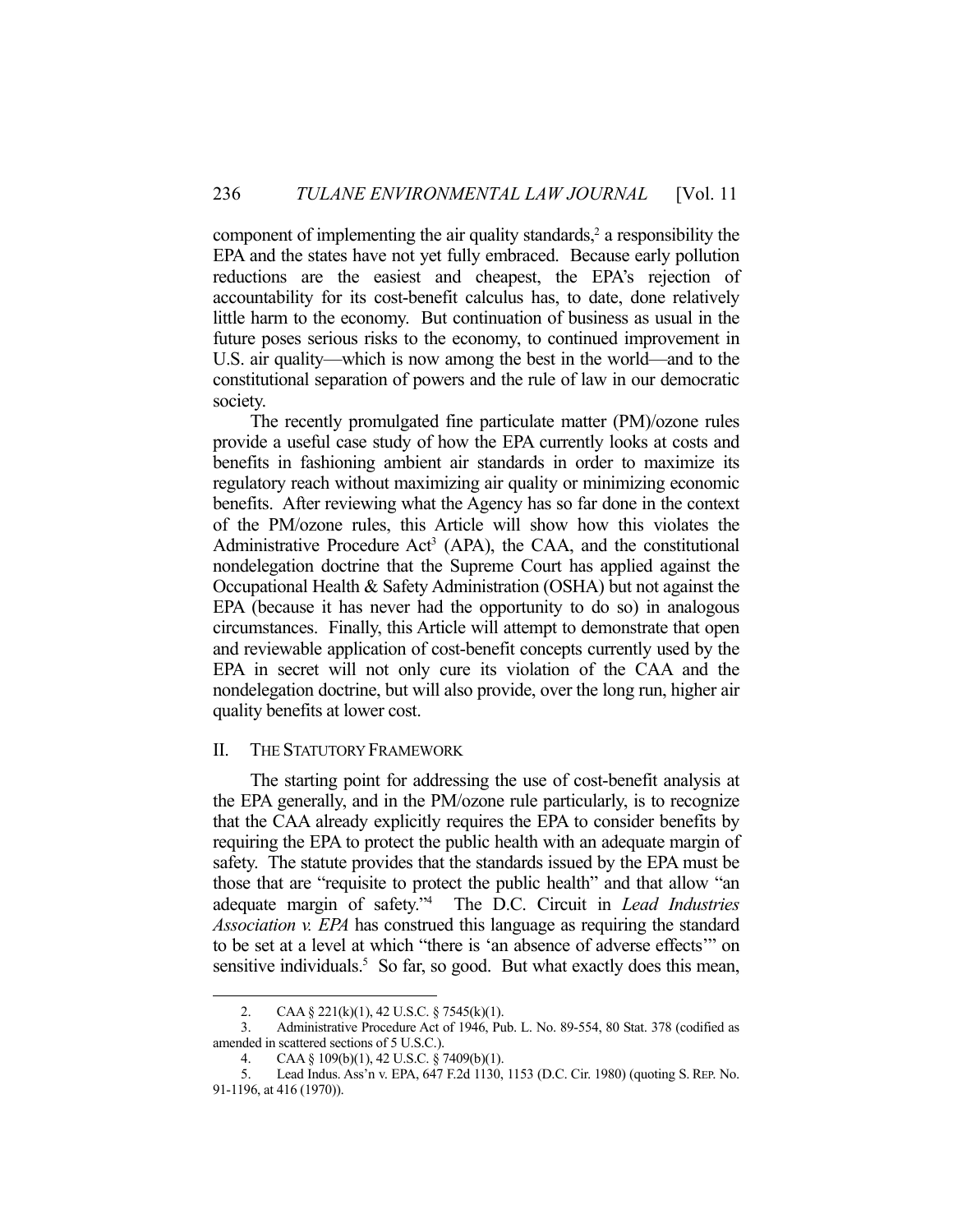given the fact that for most air pollutants there is no threshold of health effects below which there is no clear harm? Most pollutants cause harm at some level all the way down to zero.<sup>6</sup>

 The answer has been to let the EPA decide where to set the standards, partly because there are no "clear thresholds above which there are adverse effects and below which there are none."7 The court rejected the idea that the EPA was constrained either by considerations of economic or technological feasibility, or by any requirement that Congress intended protection only against pollution that is "clearly harmful to health."8

 The EPA is therefore on its own, with virtually no guidance at all except for legislative history and judicial language suggesting that the EPA should "err on the side of caution in making the necessary decisions" by not waiting for or requiring evidence that an air pollutant is clearly harmful to health.<sup>9</sup> On the other hand, the EPA does not, in fact, have to go to zero even if there are health effects just above that level:

[T]he standards do not fully protect in accordance with the statutory language which gives the Administrator authority to provide for additional protection. He has had to make a pragmatic judgment in the face of the fact that there is no threshold on health effects, which makes it very difficult to apply absolute health protection, and he has not been able to do that.<sup>10</sup>

 Underscoring this absence of any mandate to go to zero is the margin of safety requirement, which assumes that there is still room for further reductions after the EPA has set the level and then added a margin of safety on top.11 Yet, even this assumption was shaky, the court noting that "Congress has recently acknowledged that more often than not the margins of safety that are incorporated into air quality standards turn out to be very modest or nonexistent, as new information reveals adverse health effects at pollution levels once thought to be harmless."<sup>12</sup>

 Contrast the blank check Congress gave to the EPA to regulate the quality of the air we breath ten to twenty percent of our time with the tight leash put on the OSHA that regulates the air in the workplace where we spend most of our time. In *Industrial Union Department v. American* 

 <sup>6.</sup> *See id.* at 1153 n.43 (citing H.R. REP. No. 95-294, at 110 (1977); 123 CONG. REP. No. 18,463-64 (1977) (statement of Sen. Muskie)).

 <sup>7.</sup> *Id.* at 1152.

 <sup>8.</sup> *Id.* at 1153.

 <sup>9.</sup> *Id*.

 <sup>10. 123</sup> CONG. REC. 18,463 (1977) (statement of Sen. Muskie), *cited in Lead Indus.*, 647 F.2d at 1153 n.43.

 <sup>11.</sup> *Lead Indus.*, 647 F.2d at 1154.

 <sup>12.</sup> *Id.* at 1154.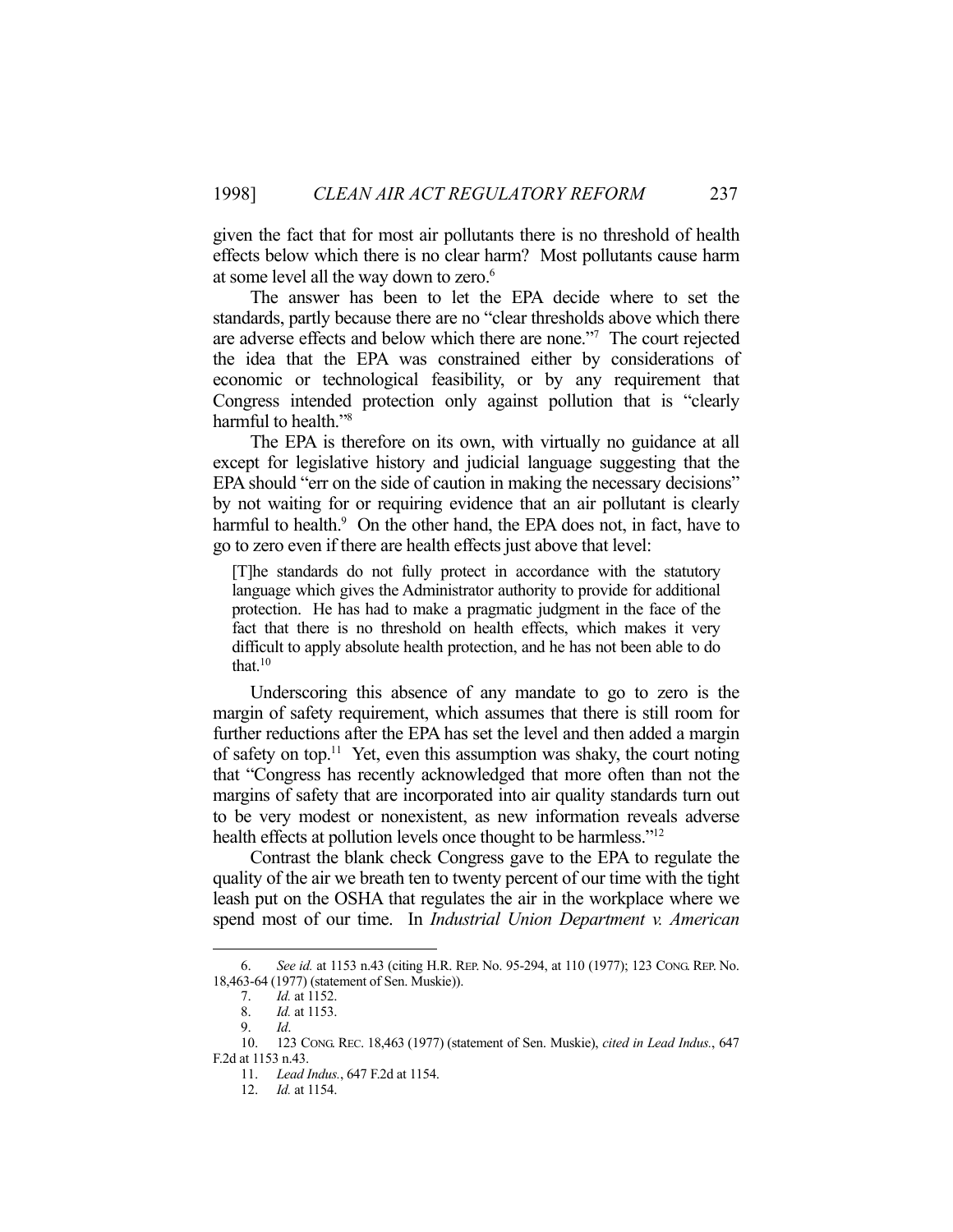*Petroleum Institute*<sup>13</sup> (*Benzene*), the Supreme Court addressed a very similar statutory standard of health protection, namely, a requirement that defined a health and safety standard as one "that is 'reasonably necessary and appropriate to provide safe or healthful employment.'"14 While not accepting an argument similar to the one rejected in *Lead Industries* that this required evidence of effects known to be "clearly harmful to health,"<sup>15</sup> the Supreme Court did rewrite the statute to require evidence of "a significant risk of material health impairment."16 The reason the Court imposed this constraint on the OSHA was precisely for the same consideration that the D.C. Circuit refused to impose a similar constraint on the EPA—namely, the absence of a no-effect threshold that, when combined with the absence of other requirements to provide zero risk, equaled an open-ended grant of authority that, without a requirement of significant risk, "would make such a 'sweeping delegation of executive power' that it might be unconstitutional under the Court's reasoning in *A.L.A. Schecter Poultry Corp. v. United States*."17

 It is difficult, if not impossible, to reconcile these two cases that came to diametrically opposite conclusions about the same condition namely, the absence of a no-effect threshold combined with statutory permission, if not direction, not to require zero risk. On June 27, 1980, the D.C. Circuit addressed this condition and concluded that the EPA must necessarily have a blank check to do virtually anything it chooses, unrestrained by any requirement to show clear harm before acting.18 Five days later, the Supreme Court took the same condition and said that the OSHA had to show something like clear harm (i.e., "significant risk") lest it be acting under an overly-broad and unconstitutional grant of legislative power.<sup>19</sup>

 It is possible to attribute the difference to historical timing. The Supreme Court decision came down five days after the D.C. Circuit's and thus too late to guide it. But, the more important point may be that *Lead Industries* represented the EPA's first crack at lead amidst the early days of the EPA's implementation of the 1977 CAA Amendments, whereas the Supreme Court was dealing with a much more mature OSHA that had already regulated benzene once and, having cleaned out the "low hanging fruit," was back for a second or third helping. It is understandable that the

 <sup>13. 448</sup> U.S. 607 (1980).

 <sup>14.</sup> *Id.* at 608 (quoting Occupational Safety and Health Act, 29 U.S.C. § 652(8) (1970)).

 <sup>15.</sup> *Lead Indus.*, 647 F.2d at 1153.

 <sup>16.</sup> *Benzene*, 448 U.S. at 639.

 <sup>17.</sup> *Id.* at 646 (quoting A.L.A. Schecter Poultry Corp. v. United States, 295 U.S. 495, 539 (1935); citing Panama Refining Co. v. Ryan, 393 U.S. 388, 390-97 (1935)).

 <sup>18.</sup> *Lead Indus.*, 647 F.2d at 1153.

 <sup>19.</sup> *Id.*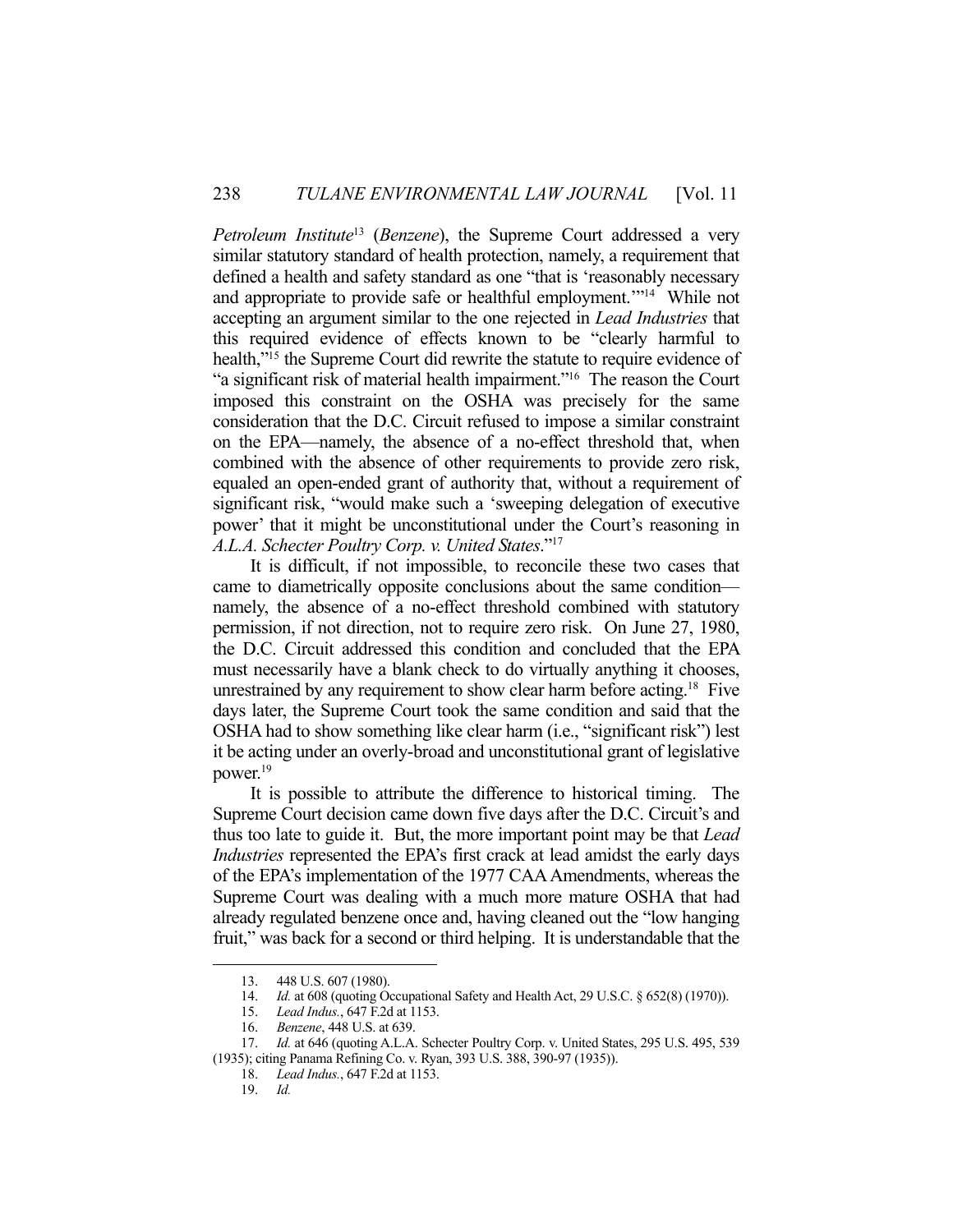EPA reviewing court might be reluctant to require it to start all over again, leaving the public unprotected from lead exposure in the interim, while there was substantial protection for workers in place for the period of the *Benzene* remand.

#### III. THE PM/OZONE CASE STUDY

 The circumstances of the current PM/ozone rule, by contrast, are well beyond the early, pioneer rulemaking of *Lead Industries* and are much more akin to the situation facing the Court in *Benzene*. More than two decades of rulemaking have passed since the 1977 Amendments, and, not to put too fine a point on it, the EPA has regulated the hell out of all of the pollutants that contribute to PM and ozone. In addition to standards for ozone, total suspended particulates (TSP) (very coarse particles) and PM10, which have taken years and billions of dollars to implement, the EPA has issued separate standards for NOx,  $SO<sub>2</sub>$ , and VOCs (in the form of air toxic rules). It has, in the last three years, decided that there were no grounds to tighten the NO<sub>x</sub> and  $SO_2$  standards,<sup>20</sup> possibly because Congress itself launched the acid rain program in Title IV of the 1990  $CAA$  Amendments to reduce  $SO<sub>2</sub>$  and  $NOx$ , in the biggest single pollution cleanup program ever legislated.21 Finally, Congress also revolutionized the way gasoline is made to reduce PM and ozone components in a separate part of the 1990 CAA Amendments that is still not yet fully implemented.<sup>22</sup>

 The result has been what can only be described as an extraordinary improvement in air quality in the face of dramatic economic growth, improvement that will continue to play itself out well into the next decade as the 1990 CAA Amendments come fully into effect.

<sup>20.</sup> *But see the D.C. Circuit's recent remand of the SO<sub>2</sub> decision in <i>American Lung Ass'n v. EPA*, 134 F.3d 388 (D.C. Cir. 1998).

 <sup>21.</sup> *See* CAA § 401, 42 U.S.C. § 7651 (1994).

 <sup>22.</sup> *See* CAA § 210(k), 42 U.S.C. § 7544(k).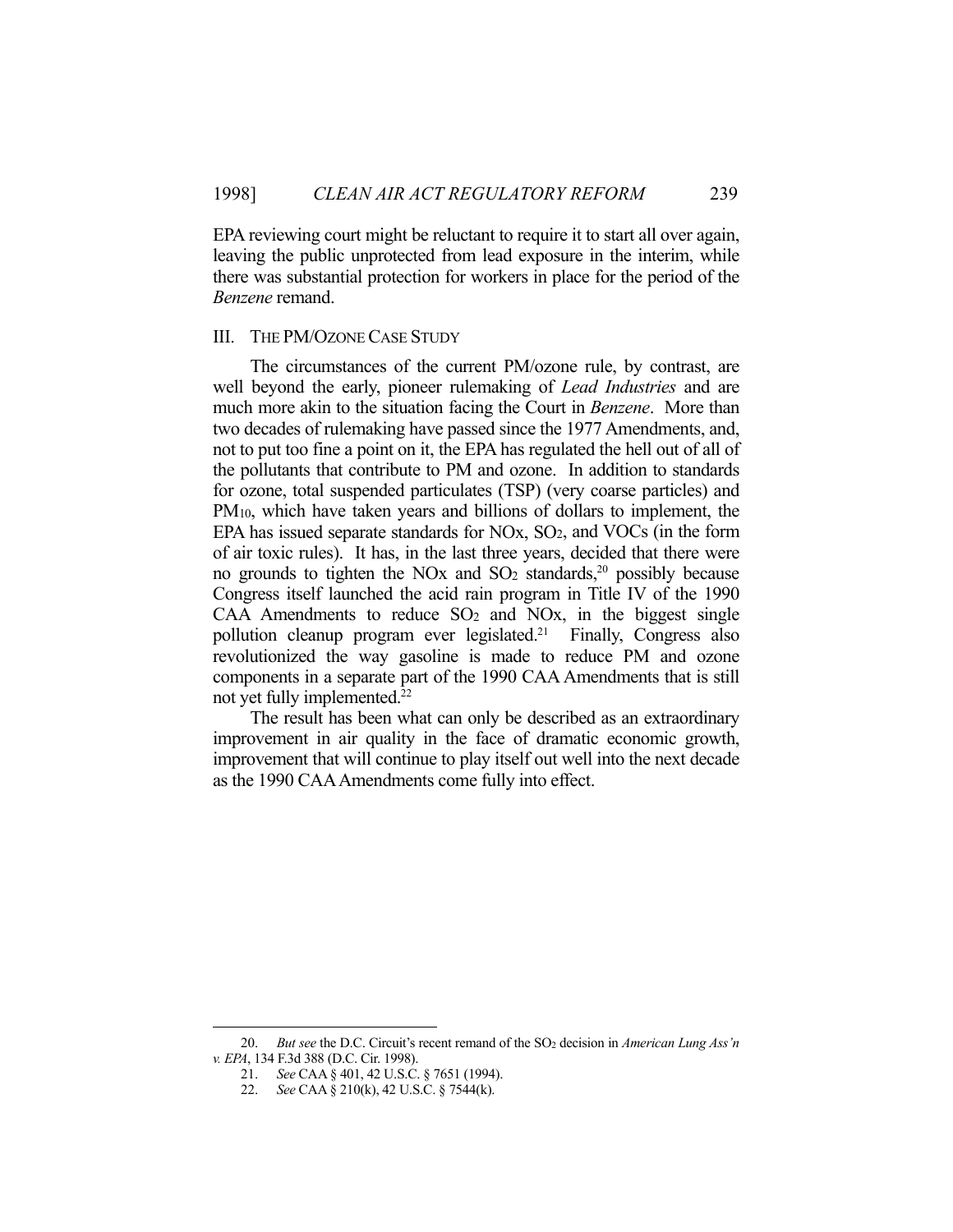| Table $1^{23}$        |                     |               |  |
|-----------------------|---------------------|---------------|--|
|                       | Air Quality         | Emissions     |  |
|                       | Concentration       | % Change      |  |
|                       | % Change            | 1970-1996     |  |
|                       | 1977-1996           |               |  |
| Carbon Monoxide       | $-61\%$             | $-31\%$       |  |
| Lead                  | $-97%$              | $-98%$        |  |
| Nitrogen Dioxide      | $-27%$              | $+8\%$ (NOx)  |  |
| Ozone                 | $-30\%$             | $-38\%$ (VOC) |  |
| $PM_{10}$             | $-25\%$ (from 1987) | $-73%$        |  |
| <b>Sulfur Dioxide</b> | $-58%$              | $-39%$        |  |

 That improvement makes *Benzene* factually far more relevant to the EPA today than in 1980. The basic parallel is striking: the *Benzene* Court said dozens of studies of harm at highly regulated benzene exposure levels of 10 parts-per-million (ppm) could not supply grounds for regulating benzene at l ppm, even conceding the absence of a no-effect threshold, because without any scientific evidence of harm at l ppm (of which there was none in the case), OSHA's intervention at that level would constitute the exercise of a standardless delegation.<sup>24</sup> So, it should also be with the PM rule: All of the studies in the world about harms from TSP and PM10, which are highly regulated, should not be able to justify regulation of PM2.5, in the absence of any evidence of harm from PM<sub>2.5</sub>.

The absence of any evidence of harm from PM<sub>2.5</sub>, whether epidemiological or otherwise, is the single most defining characteristic of the PM rulemaking. The Statement of Basis and Purpose of the rule describes paragraph after paragraph of studies on TSP and PM10, but nothing on PM2.5, except for three studies, known as D.W. Dockery *et al*., 1993 (Dockery), C.A. Pope, III *et al.*, 1995 (Pope), and J. Schwartz *et al.*, 1996 (Schwartz). These three studies deserve special attention. 25

 The problem with the first two studies is that the EPA itself never reviewed the data underlying the studies nor procured the data from the authors for review by anybody else, notwithstanding the general

 <sup>23.</sup> EPANATIONAL AIR QUALITY AND EMISSIONS REPORT, ch. 1, at 3 (1996).

 <sup>24.</sup> *See Benzene*, 448 U.S. 607, 631-38 (1980).

 <sup>25.</sup> *See* National Ambient Air Quality Standards for Particulate Matter, 62 Fed. Reg. 38,652, 38,690, 38,660 n.11 (1997) (to be codified at 40 C.F.R. pt. 51).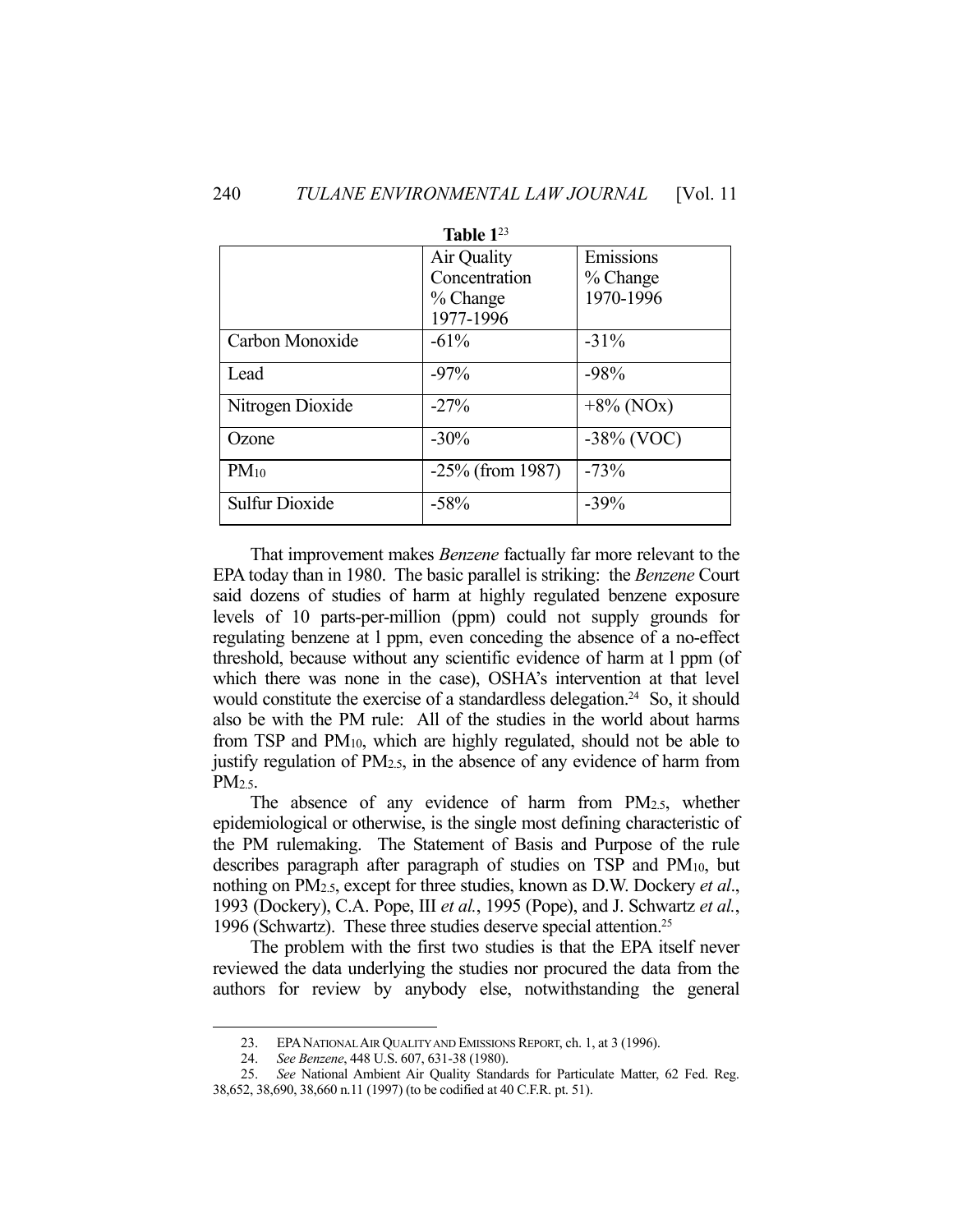requirements of the APA26 and specific requirements of Section 307(d) of the  $CAA^{27}$  that supporting data and material for studies that are essential to a rule be made available for public comment.<sup>28</sup> This continued unavailability of the key data emerged as a key factor in the rulemaking, since Pope and Dockery were the only long-term studies showing any link—solely epidemiological—between PM2.5 and mortality and, thus, constituted the only evidence to support the annual standard proposed by the EPA. To be sure, the EPA still had Schwartz 1996, but it was a shortterm study that at best could support only the daily standard that was the less binding of the two requirements.

 The reasons for this state of affairs are complex and could constitute the subject of an entire article by themselves. Suffice it to say here that the issue lead to congressional hearings and an enormous amount of pressure on the EPA itself and the custodians of the data. In the case of Dockery, the custodian of the data was Harvard University, which was thereby forced to enter the rulemaking on the side of the EPA—a difficult position for an academic institution to find itself in. Before the rulemaking was over, the EPA and the custodians agreed to make the data available to a "neutral" research organization (the Health Effects Institute that has substantial ties to Harvard), but, of course, the results of that review were not available for inclusion in the rulemaking docket and will not be available for several years.<sup>29</sup>

 Once the EPA had been forced to make this concession, it was perhaps inevitable that it would have to take the next step and take the two controversial studies out of the basis for the rule itself, a remarkable event that occurred in obscure "Footnote 90"30 that appears to have escaped the attention of the press, both general and trade, altogether. There, the EPA said that the studies in question "do not provide the sole (or even primary) basis for EPA's decision regarding PM2.5," which the EPA said was instead "based on a consideration of a large body of epidemiological studies, a clear majority of which suggest PM is strongly linked to mortality and other serious health effects at concentrations permitted under the current standards."31 The EPA went on to say that the specific PM2.5 standard levels were based "on a more limited number of studies that actually measured fine particles and/or components of fine

 <sup>26.</sup> *See* 5 U.S.C. §§ 553, 556, 557 (1994).

<sup>27.</sup> CAA § 307(d), 42 U.S.C. § 7607(d) (1994).<br>28. See id.

See id.

 <sup>29.</sup> Fuels and Fuel Additives Registration Regulations, 59 Fed. Reg. 33,042, 33,046 (1994) (to be codified at 40 C.F.R. pt. 79).

 <sup>30.</sup> *See* National Ambient Air Quality Standards for Particulate Matter, 62 Fed. Reg. 38,652, 38,689 n.90 (1997) (to be codified at 40 C.F.R. pt. 50).

 <sup>31.</sup> *Id*.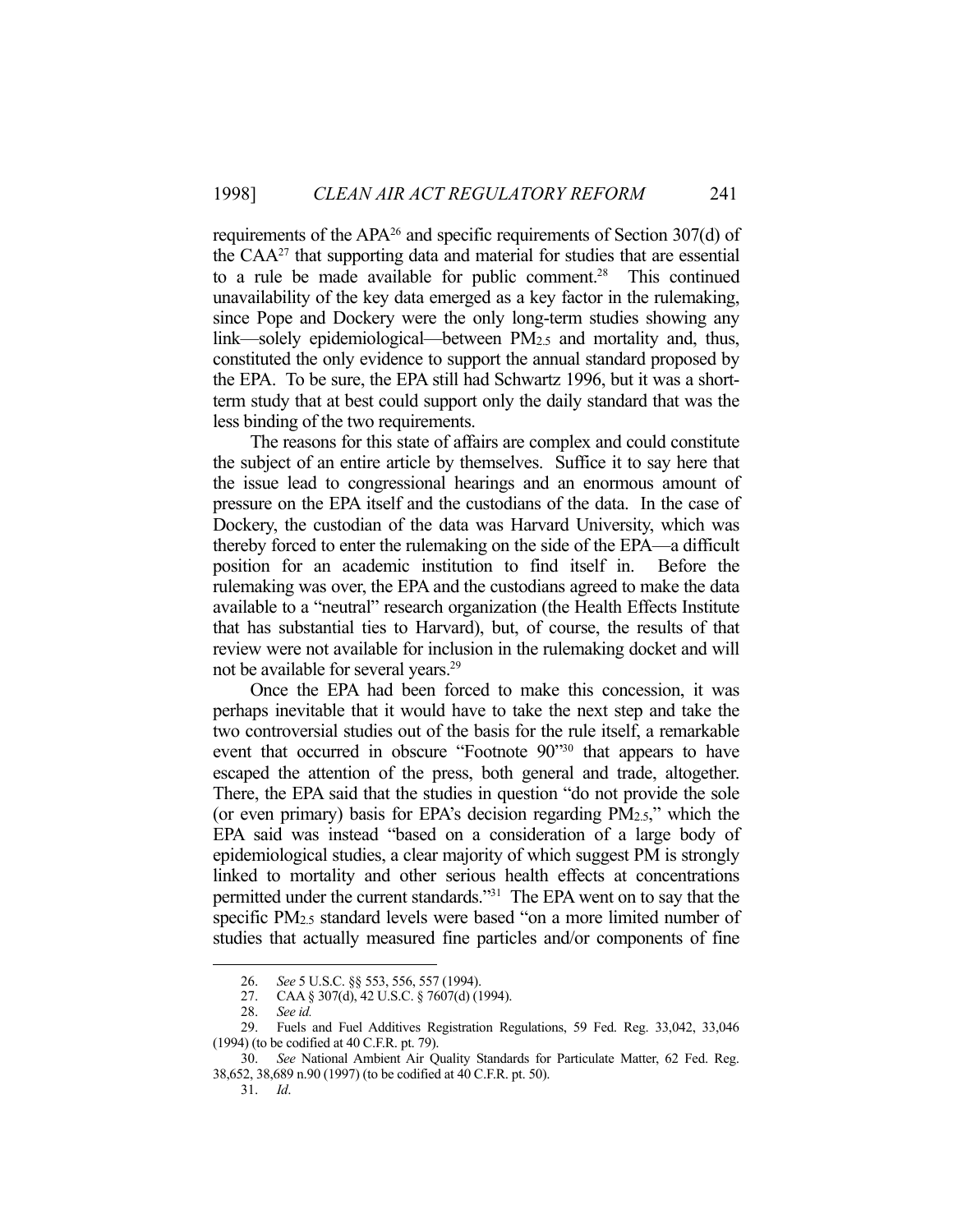particles," but these studies, identified by reference to "Koman, 1996, 1997," did not include Dockery and Pope when the 2.5 standard level was initially selected.32 The Dockery and Pope studies were only used to "help corroborate this result," i.e., the result reached by Koman, and "neither study alone (or together) provided sufficient evidence to support more stringent levels below those identified" by Koman, and, therefore, "removal of these two studies from consideration would not have changed the selected standard level."33

 The basis for the rule, in other words, was what was in Koman, not Dockery or Pope. An examination of Koman, however, reveals no longterm studies at all, and the EPA acknowledges in Footnote 90 that the 2.5 standard level was "principally based on other *daily* mortality and respiratory effects studies" identified in Koman.<sup>34</sup> The EPA thus explicitly acknowledges that, while it has short-term study support for the daily average, it has no long-term study support for the annual average.<sup>35</sup>

 It is important to put this extraordinary gap in context. Even if the EPA had relied on the Dockery and Pope studies (after having made their underlying data available for public comment), it is not clear that the EPA would be in a stronger position. At best, these studies prove little because they deal only with weak statistical associations uncorroborated by any clinical analysis that provides a plausible biological mechanism for the faintly observed association. Although there are no formal rules on the use of epidemiology, there is a consensus that epidemiology should not support government intervention, beyond committing to intensive research, unless it reveals a risk ratio (RR) of two-, or preferably three-toone, backed by an understandable biological explanation, or a higher RR in the absence of one.<sup>36</sup> In the case of smoking, for example, a compelling single causal explanation has never been developed, but a RR of better than twenty-to-one has easily sufficed to make up the difference.<sup>37</sup> Here, by contrast, the Dockery and Pope studies produced barely detectable RRs of about l.2-to-l, with no plausible biological mechanism, and with many questions about whether the authors had adequately taken account of confounding factors, such as smoking, humidity, and weather.<sup>38</sup>

 <sup>32.</sup> *Id*.

 <sup>33.</sup> *Id*.

 <sup>34.</sup> *Id*. (emphasis added).

 <sup>35.</sup> *See id.*

 <sup>36.</sup> *See* Gary Taubes, *Epidemiology Faces Its Limits*, 269 SCIENCE 164, 168 (1995).

 <sup>37.</sup> *See id.*

 <sup>38.</sup> *See* National Ambient Air Quality Standards for Particulate Matter, 62 Fed. Reg. at 38,690 n.11.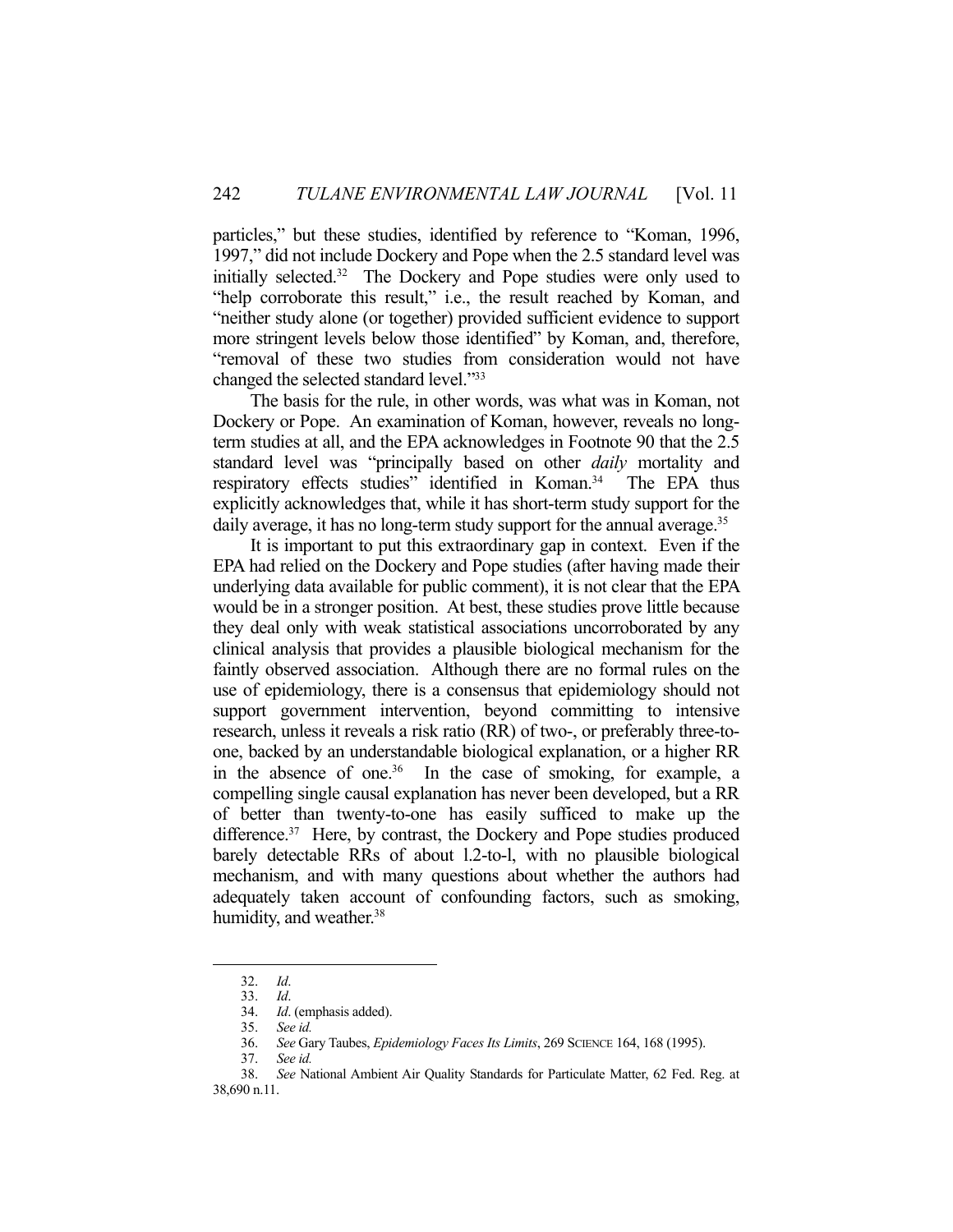The absence of a plausible mechanism may itself be explained by nothing more complicated than the EPA's failure at the outset to theorize, let alone prove, what  $PM_{2.5}$  is supposed to do to people. For an agency that is supposed to be dealing with observable adverse health effects, albeit those that may only show up in sensitive populations, this is not a trivial problem. Given that a RR of 1.2-to-l is barely statistically significant, regulating PM<sub>2.5</sub> could result in unintended consequences that do more harm than good.

 The most likely confounder not accounted for in most short-term PM studies is humidity, which was found to knock out  $PM_{10}$  as having any statistically significant association with mortality in connection with Schwartz's Birmingham study.<sup>39</sup> But none of the studies of  $PM_{10}$  or PM2.5, other than the Birmingham reanalysis, address the question of humidity or air conditioning that not only lowers humidity indoors but screens out some fine particles, including sulfates, a phenomenon understood and recognized by Schwartz himself in his 1996 short-term study.<sup>40</sup>

 Humidity and air conditioning raise further the thorny question about the contrast between indoor air, which people breathe about eighty to ninety percent of the time, and outdoor air, where people spend very little time. We know very little about indoor air's relationship to outdoor air either in the context of PM or ozone. The EPA's publicly-stated reason for tightening the ozone standard is asthma,<sup>41</sup> but incidents of asthma increased in recent years just as ozone decreased, and there are many more explanations for the asthma epidemic to be found in indoor air (such as mites, dust, molds, cockroach droppings, etc.) than in outdoor air.<sup>42</sup> Moreover, according to Schwartz, urban populations are not likely to be significantly exposed to sulfates due to the filtering from air conditioning.43

 <sup>39.</sup> *See* Jerry M. Davis et al., *Airborne Particulate Matter and Daily Mortality in Birmingham, Alabama*, NAT'L INST. OF STATISTICAL SCIENCES (Technical Report No. 55, 1996).

 <sup>40.</sup> *See* National Ambient Air Quality Standards for Particulate Matter, 62 Fed. Reg. at 38,662.

 <sup>41.</sup> National Ambient Air Quality Standards for Ozone, 62 Fed. Reg. 38,856 (1997) (to be codified at 40 C.F.R. pt. 50).

 <sup>42.</sup> *See* Thomas A.E. Platts-Mills & Melody C. Carter, *Asthma and Indoor Exposure to Allergens*, 336 N. ENG. J. MED. 1382, 1383 (1997). Dr. David Rosenstreich, one of the inaugural researches in the field, and the author of one of the articles published along with Drs. Platts-Mills and Carter's article in Volume 336 of the *New England Journal of Medicine*, says that "to blame air pollution [for asthma] is political, not medical." *A Second Look at the Asthma Epidemic*, WASH.TIMES, Apr. 16, 1998, at A18.

 <sup>43.</sup> Joel Schwartz et al., *Is Daily Mortality Associated Specifically with Fine Particles?*, 46 J. AIR & WASTE MGMT. 927, 935 (1996).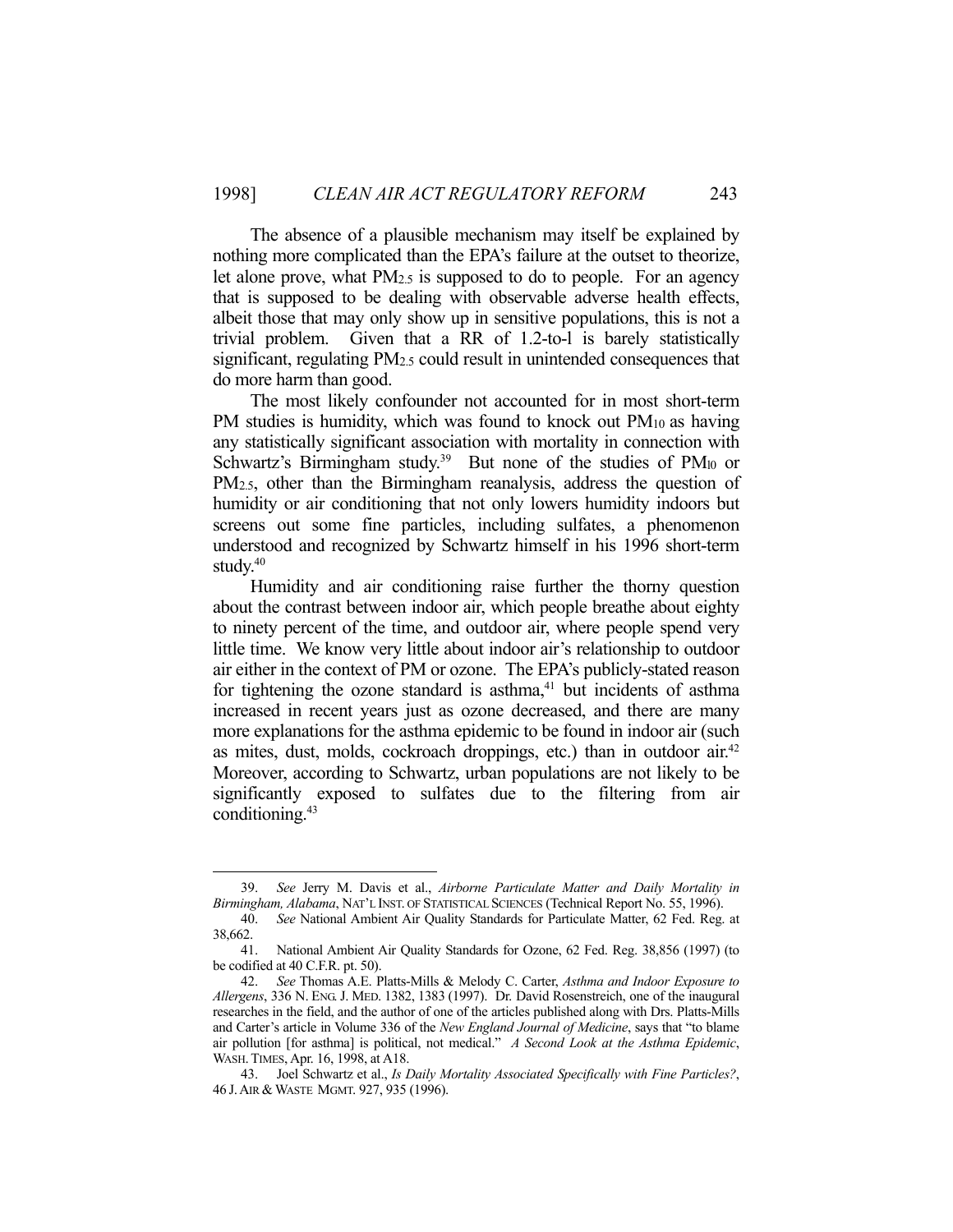In short, the EPA cannot identify any benefits from its PM standard. While there is data on ozone showing health effects below the previous standard, these same data also show effects below the new standard<sup>44</sup> that the EPA's Clean Air Science Advisory Committee (CASAC) said was not "significantly more protective of public health" than the previous standard.<sup>45</sup> The EPA openly admits that its choice of level is a pure policy call.46 If this approach to air pollution is allowed to stand, there is no constraint whatsoever on the EPA's untrammeled policy discretion to do anything it wants with essentially all pollution sources, including forcing them all down to background levels.

 This blank check might have been appropriate when the EPA was in the early stages of its heretofore hugely successful campaign for air quality improvement. However, it raises quite different questions after all the "low hanging fruit" has been picked and achieving big air quality advances is more akin to pulling teeth than picking fruit. Indeed, the benefits are so elusive that the White House had to ask for tens of millions of dollars in research funds to reduce the "great uncertainty" about the effects of  $PM_{2.5}$ <sup>47</sup> and the EPA acknowledges that it will have to spend much of the funds abroad because the ambient levels of fine particles are so low in this country that it is virtually impossible to plot a dose-response curve based on the residual PM pollution that remains in the air here.<sup>48</sup>

 In an effort to address the uncertainties, Congress has directed the EPA to arrange for an independent study by the National Research Council (NRC) to "identify the most important research priorities relevant to setting NAAQS for particulate matter...."<sup>49</sup> Finding that the EPA's current research plans are "crucially inadequate,"50 the NRC stated that

[t]here is a great deal of uncertainty about the implications of the findings for risk management, due to the limited scientific information about the

 <sup>44.</sup> *See* National Ambient Air Quality Standards for Ozone, 62 Fed. Reg. 38,856, 38,862- 63 (1997) (to be codified at 40 C.F.R. pt. 50).

 <sup>45.</sup> Letter from George Wolf, Chairman, CASAC, to Carol Browner, EPA Administrator (Nov. 30, 1995) [hereinafter CASAC Letter] (on file with author) (regarding CASAC closure on the primary standard portion of the staff paper for ozone 3).

 <sup>46.</sup> *See id.*

 <sup>47.</sup> *See* BUDGET OF THE UNITED STATES GOVERNMENT, FISCAL YEAR 1998, at 81.

 <sup>48.</sup> EPA, DRAFT, PARTICULATE MATTER SEARCH NEEDS FOR HUMAN HEALTH RISK ASSESSMENT 2 (Aug. 8, 1996).

 <sup>49.</sup> NATIONAL RESEARCH COUNCIL, BOARD ON ENVIRONMENTAL STUDIES AND TOXICOLOGY, RESEARCH PRIORITIES FOR AIRBORNE PARTICULATE MATTER 1-2 (1998) [hereinafter NRC REPORT]; *see also* CONFERENCE REPORT, Report 105-297, 105TH CONG., 1ST SESS., MAKING APPROPRIATIONS FOR THE DEPARTMENT OF VETERANS AFFAIRS AND HOUSING AND URBAN DEVELOPMENT, AND FOR SUNDRY INDEPENDENT AGENCIES, COMMISSIONS, CORPORATIONS, AND OFFICES FOR THE FISCAL YEAR ENDING SEPTEMBER 30, 1998, AND FOR OTHER PURPOSES 112-15 (1997).

 <sup>50.</sup> NRCREPORT, *supra* note 49, at 8.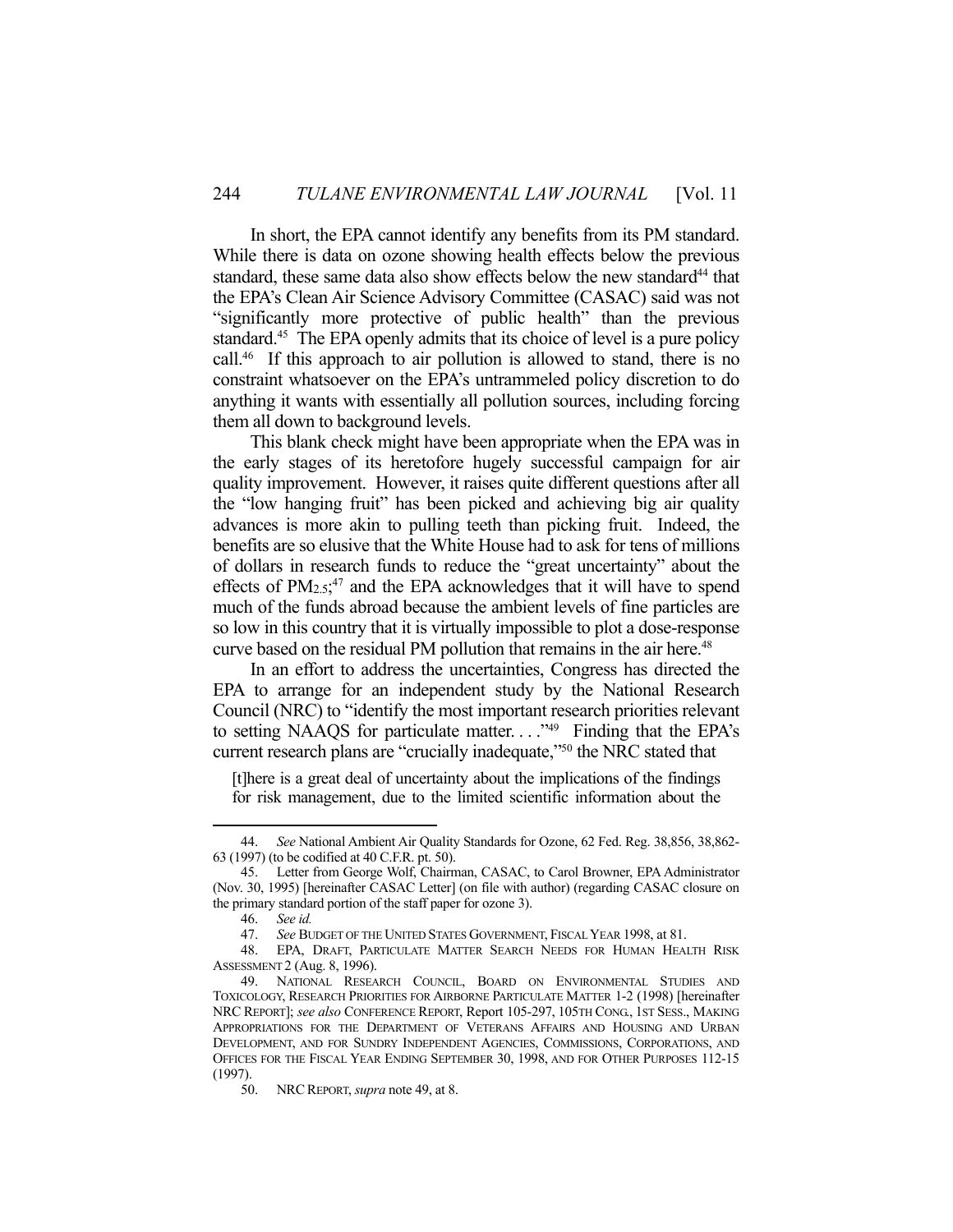specific types of particulates that might cause adverse health effects, the contributions of particles of outdoor origin to actual human exposures, the toxicological mechanisms by which the particles might cause adverse health effects, and other important questions. These questions are not presented here as a rationale for abandoning efforts to control public exposures to fine particulate matter and the other pollutants, but they do indicate the critical need for better scientific knowledge to guide such efforts. $51$ 

In other words, in the absence of any statutory or scientific guidance, the EPA has "shot first," and only now is being forced by Congress to figure out where to aim.

 Nowhere is the uncertainty more apparent than in connection with the utility industry. In its filing before the Federal Energy Regulatory Commission (FERC) in the open-access Notice of Proposed Rulemaking (NOPR),<sup>52</sup> for example, the EPA said that "[e]lectricity production represents the single greatest cause of fine particle pollution, when secondary formation of nitrates and sulfates from SO<sub>2</sub> and NO<sub>x</sub> emissions are taken into account."53 Two years later, the EPA was much less certain about this, stating in its Statement of Basis and Purpose for the PM2.5 rule, as noted above, that SO2 may not be a factor in PM2.5 formation, especially indoors where most people spend most of their time.<sup>54</sup>

 The ultimate confirmation of this aimlessness comes with the EPA's unwillingness or inability to provide for implementation of the PM rule (and perhaps the ozone rule as well) on a level playing field pursuant to the kind of market incentives that made possible the three most successful pollution reductions in history: the lead phase down of the early 1980s, the phaseout of CFCs, and the ongoing acid rain program under Title IV of the CAA.55 The EPA supported the FERC's open access rule because a more efficient electricity industry is a less polluting one, noting that "[w]e believe that, as a nation, we will not meet our health-based National Ambient Air Quality Standards until there is an open, competitive

 <sup>51.</sup> *Id.* at 2.

 <sup>52.</sup> Alternatives to Traditional Cost-of-Service Ratemaking for Natural Gas Pipelines; Request for Comments on Alternative Pricing Methods, 60 Fed. Reg. 8356 (1995), FERC Docket No. RM 95-6-000.

 <sup>53.</sup> Comments of the Environmental Protection Agency, *in* Promoting Wholesale Competition Through Open Access Non-discriminatory Transmission Services by Public Utilities, FERC Docket No. RM 95-8-00; Recovery of Stranded Costs by Public Utilities and Transmitting Utilities, FERC Docket No. RM 94-7-001, at 16 (Aug. 7, 1995) [hereinafter EPA's Open Access Comments].

 <sup>54.</sup> National Ambient Air Quality Standards for Particulate Matter, 62 Fed. Reg. 38,652, 38,662 (1997) (to be codified at 40 C.F.R. pt. 50).

 <sup>55.</sup> CAA §§ 401-416; 42 U.S.C. §§ 7651-7651*o* (1994).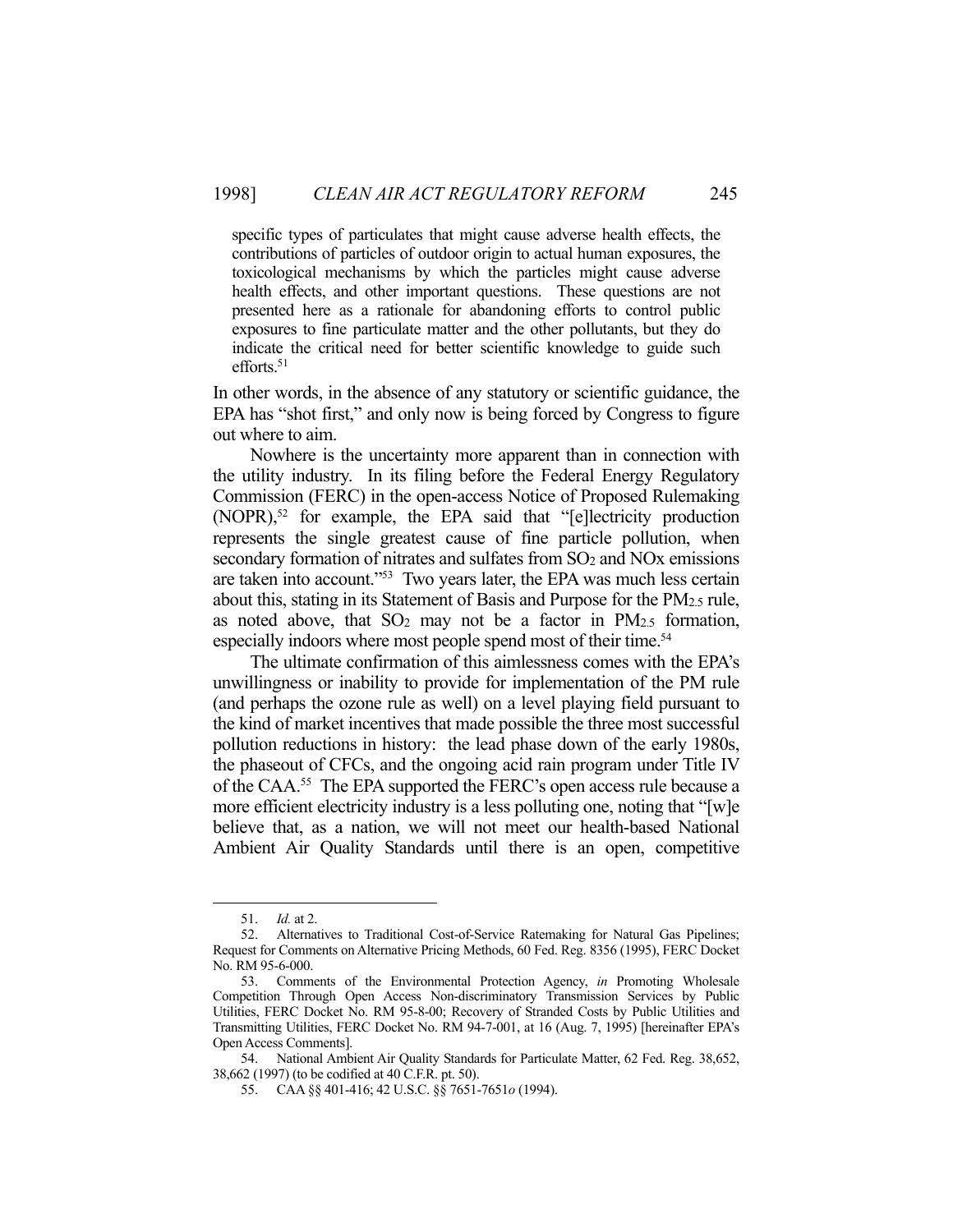electrical industry."56 The EPA went on to say that it "is committed to flexible, market-based air quality regulations to encourage innovation and achieve clean air in the most cost-effective manner"<sup>57</sup> and that it "believes that open transmission access could enhance both economic efficiency and encourage market-based environmental protection."58 The message was clear: the better the market for electricity, the better the market for pollution control.

 In reality, however, the EPA cannot now say whether or not it will allow the establishment of an acid rain-like cap and trade system for reducing PM2.5 precursors, because it does not yet understand the relationship between those precursors well enough to allow trading between them. The best the EPA can say now is that as detailed data on the chemical composition of PM2.5 in different areas becomes available, it "will encourage states to work together to use a cap-and trade approach" if the future research suggests that regional reduction strategies will help compliance.59 But, it seems fairly obvious that if the EPA does not understand how potential PM precursors relate to each other, it cannot understand how or even whether to regulate them at the outset.

 One cannot escape the suspicion that there is another reason the EPA is now reluctant to embrace market based incentives—namely, that a transparent and level playing field reduces, if not eliminates, the EPA's ability to pick and choose regulatory targets depending upon the political necessities of fending off a congressional override of the rule. Thus, as Congressman John D. Dingell (D-16th MI) has observed,<sup>60</sup> the EPA made numerous political deals, including promising Congress that it would not regulate politically powerful farmers, notwithstanding the EPA's own acknowledgment in the rule that implementation of a standard is up to the states in their SIP programs and that "there is nothing EPA can do in setting the NAAQS to tailor those programs as they apply to small entities."61 And despite the EPA's supposed lack of power in this area, it announced with the rule a \$10,000 per ton technology cost limit for compliance expenses on the grounds that "[i]t was agreed that \$10,000

 <sup>56.</sup> EPA's Open Access Comments, *supra* note 53, at 2.

 <sup>57.</sup> *Id.* at 3.

 <sup>58.</sup> *Id.* at 6.

 <sup>59.</sup> Implementation of Revised Air Quality Standards for Ozone and Particulate Matter, 62 Fed. Reg. 38,421, 38,428 (1997).

 <sup>60.</sup> Representative John Dingell (D-MI), Remarks at National Press Club Newsmaker Luncheon (regarding the new EPA Clean Air Standards) (July 20, 1997), *reprinted in EPA Clouding the Clean Air Debate*, WASH.TIMES, Sept. 7, 1997, at B1.

 <sup>61.</sup> National Ambient Air Quality Standards for Particulate Matter, 62 Fed. Reg. 38,652, 38,705 (1997) (to be codified at 40 C.F.R. pt. 50).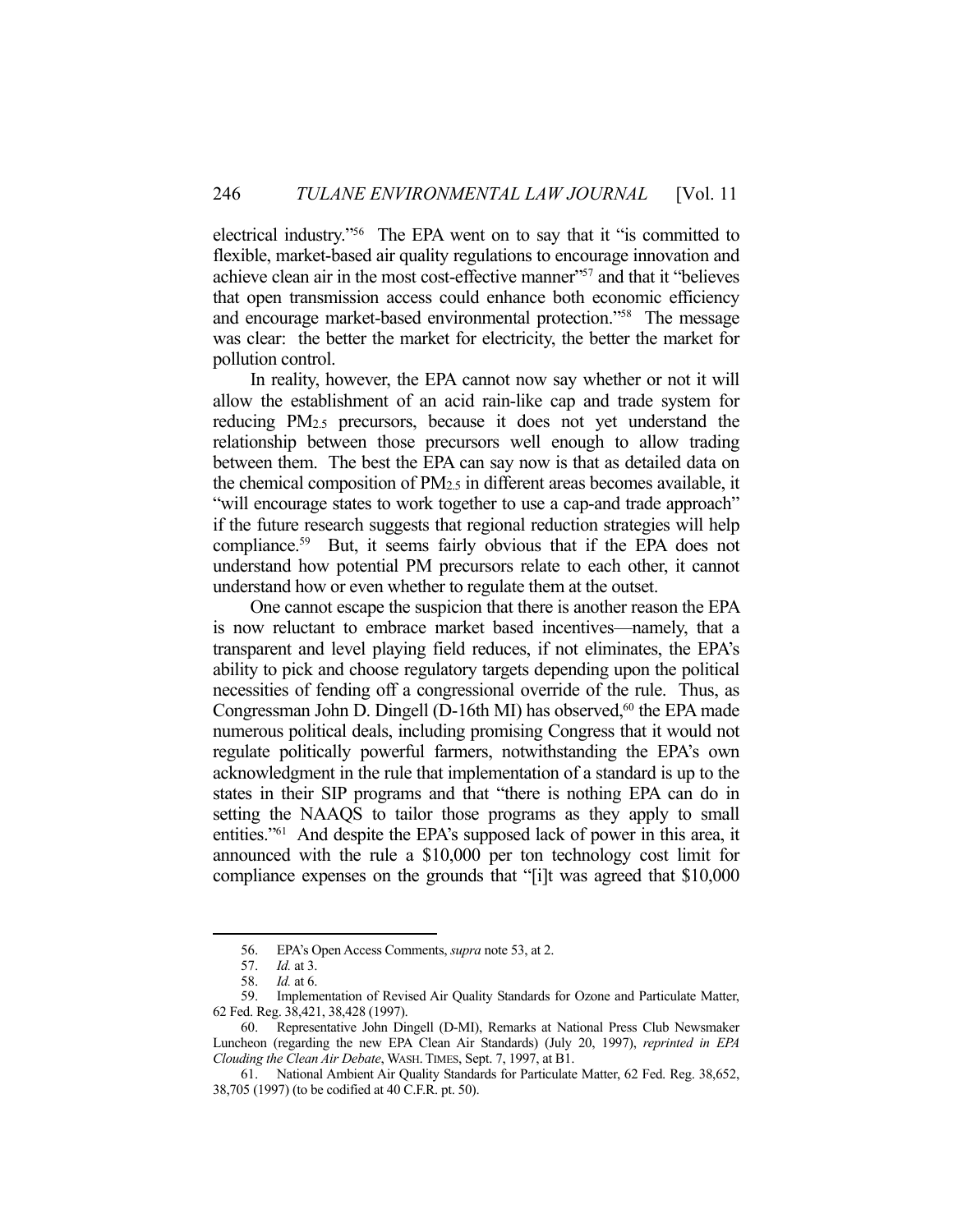per ton of emission reduction is the high end of the range of reasonable cost to impose on sources."62

 It is, of course, impossible to have a market for pollution control like the one set up for acid rain, which the EPA admits "delivered environmental benefits at a greatly reduced cost,"<sup>63</sup> if the government sets the price and determines who can buy and sell. This technique is not what the authors of the CAA had in mind. Section  $110(a)(2)(A)$  provides that state SIPs "shall" include emission limitations and "other control measures, means or techniques (including economic incentives such as fees, marketable permits, and auctions of emission rights) . . . as may be necessary or appropriate to meet the applicable requirements of [the CAA]."64 Thus, the EPA finds itself ignoring a cost-saving provision of the CAA, because it does not know enough about either the harms or the benefits of the targeted pollution to use economic incentives and because using such transparent even-handed incentives would preclude use of the command and control gerrymandering necessary to make the standard politically palatable.

 So, here we have truly come full circle. The EPA refuses to entertain cost-benefit considerations, at least for purposes of judicial or congressional accountability, because *Lead Industries* states that the CAA says the only thing that counts is the EPA's official view of the adverse effect of the particular pollutant under scrutiny. Then, the EPA goes ahead and engages in the most exquisite cost-benefit manipulation, including exempting farmers, targeting utilities, foregoing the benefits of cost-saving economic incentives required by the statute, proceeding in the face of "crucially inadequate" science, setting a compliance cost ceiling in violation of the statute, exploiting the curious asthma epidemic for political purposes at the expense of medical truth,<sup>65</sup> and biasing the benefit considerations by excluding consideration of side-effects or "disbenefits"—all in a manner designed to shield its actions from any accountability by the other two branches of government (and the White House as well, it might be added).

### IV. THE NONDELEGATION DOCTRINE

 If this is not the standardless exercise of legislative power—or "delegation running riot" to use Cardozo's famous phrase<sup>66</sup>—it is difficult

 <sup>62.</sup> Implementation Plan for Revised Air Quality Standards, 62 Fed. Reg. at 38,429.

<sup>63.</sup> *Id.* at 38,428.<br>64. **CAA** § 110(2 CAA §  $110(2)(2)(A)$ , 42 U.S.C. § 7410(a)(2)(A) (1994).

 <sup>65.</sup> *See* WASH.TIMES, *supra* note 43, at A18.

 <sup>66.</sup> A.L.A. Schecter Poultry Corp. v. United States, 295 U.S. 495, 553 (1935) (Cardozo, J., concurring).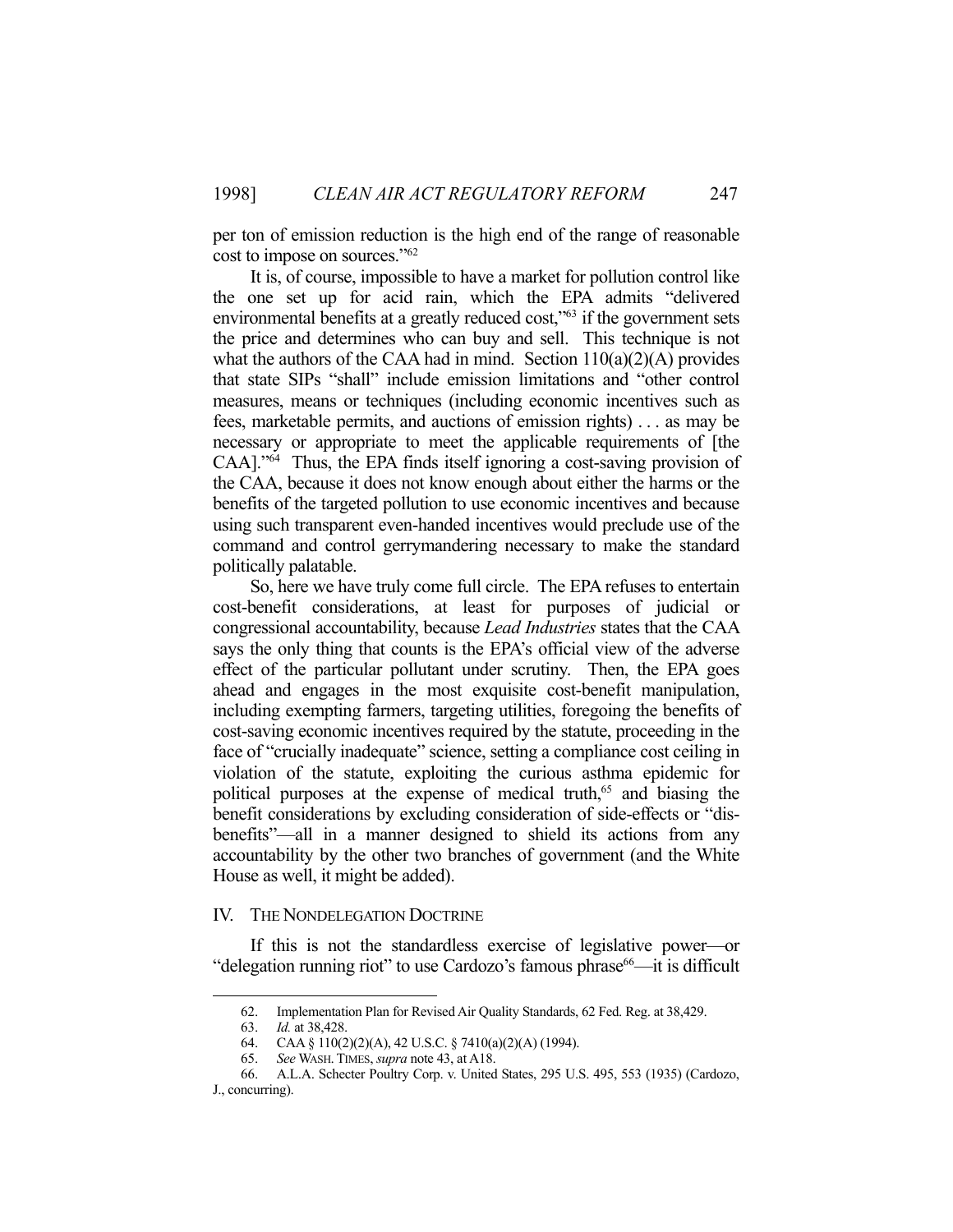to imagine what could be. Perhaps the most revealing insight is the use of the passive voice in the compliance memorandum accompanying the President's decision on PM/ozone to describe the \$10,000 per ton compliance cost cap: "It was agreed that \$10,000 per ton of emission reduction is the high end of reasonable cost to impose on sources."<sup>67</sup> "It was agreed?"68 By whom and according to what criteria and subject to what standard of judicial review? Of course, there is no standard and there is no judicial review, because *Lead Industries* makes clear that Congress meant for costs to be totally irrelevant, citing as a representative view the harsh conclusion made by the Senate Committee Report on the 1970 CAA in order to force technology: "Therefore, the Committee determined that existing sources of pollutants either should meet the standard of the law or be shut down."<sup>69</sup> Nor is the EPA permitted to consider economic or technical feasibility in reviewing SIPs.70

 So in Alice-in-Wonderland style, the EPA's successful assertion in court that it cannot consider costs has freed it to consider costs in a way that no one can shape or review. A \$10,000 per ton cap is no doubt better than no cap at all, because five-figure tons are very expensive tons indeed, difficult to justify in the absence of a closed, captive market on to which to pass the costs without triggering plant relocations abroad. One could argue in favor of a \$5,000 per ton figure as the best market clearing price at which costs can be imposed without sending production abroad or shutting it down altogether. But, this decision is not for the EPA to make, at least not without some guidance and review. As Chief Justice Rehnquist observed in *Benzene*, "[t]he decision whether the law of diminishing returns should have any place in the regulation of toxic substances is quintessentially one of legislative policy.<sup>"71</sup>

 Compounding the "black box" nature of the EPA's arrogation of authority is its refusal, noted above, to permit open and transparent trading of marketable permits as required by the CAA, and its decision to establish instead a "Clean Air Investment Fund" to trade undisclosed reductions of other pollutants for \$10,000 per ton payment made by sources in lieu of installation of its own controls.<sup>72</sup> This would allow the EPA to micro-manage and maintain control over who wins and who loses

 <sup>67.</sup> Implementation of Revised Air Quality Standards for Ozone and Particulate Matter, 62 Fed. Reg. 38,421, 38,429 (1997).

 <sup>68.</sup> *Id.* 

 <sup>69.</sup> Lead Indus. Ass'n, Inc. v. EPA, 647 F.3d 1130, 1149 (D.C. Cir. 1980) (quoting S. REP. No. 91-1196, at 3 (1970)).

 <sup>70.</sup> *See id.*

 <sup>71.</sup> *Benzene*, 448 U.S. 607, 686 (1980).

 <sup>72.</sup> Implementation of Revised Air Quality Standards for Ozone and Particulate Matter, 62 Fed. Reg. 38,421, 38,429 (1997).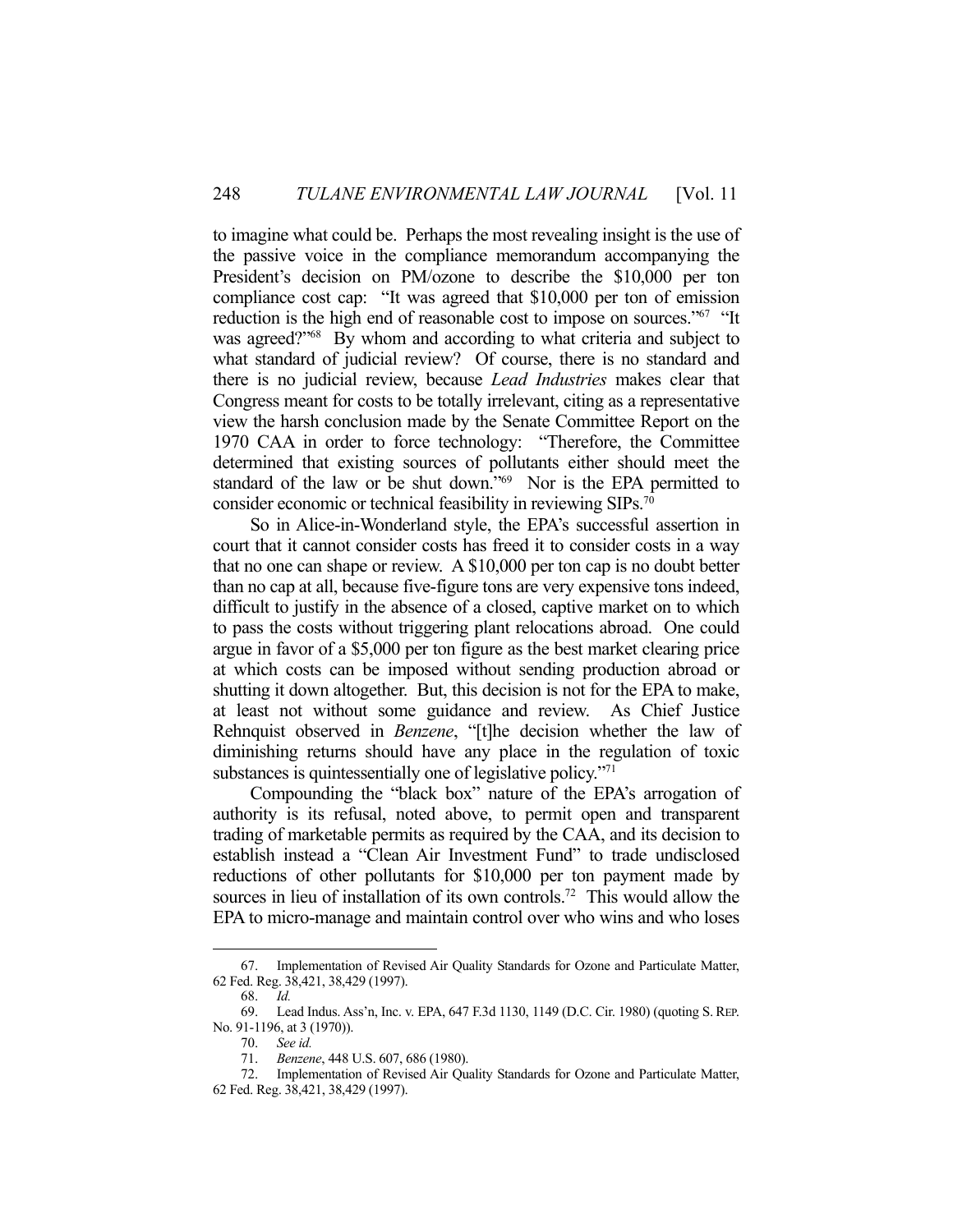from the allocation of the regulatory burden that the CAA commits, in the first instance, to the states and then to the market through economic incentives but in no instance to the EPA itself. The EPA is forced into this position because, as noted above, it does not know enough about the relationship of PM precursors to allow trading between them. If that is not known, then the EPA has no business regulating the precursors at the outset, let alone playing industry price fixer and broker, especially when there is no hint of statutory authority for the EPA's "Fund."

 The use of a \$10,000 figure looks deceptively neutral, but, in fact, it can have a dramatically different impact depending on the size of a source, its market power, and its vulnerability to foreign competition. As the D.C. Circuit said in another OSHA nondelegation case decided under *Benzene*,

even the use of general standards leaves opportunities for dangerous favoritism. The cost of compliance with a standard will vary among firms within an industry, so the power to vary the stringency of the standard is the power to decide which firms will live and which will die. At the simplest level, for example, compliance may involve economies of scale, so that a tough standard will erase small, marginal firms and leave the field to a small group of larger ones.<sup>73</sup>

This situation is especially troubling where there are no opportunities for trading below \$10,000 a ton.

 The fact is that the entire PM/ozone effort is a massive exercise of unguided industrial policy based on a Rube Goldberg-like, gerrymandered set of regulatory indulgences designed to reward or punish political friends or enemies for the purpose of enhancing adoption of the rules, not advancing the environment. The EPA thus decided to protect the farmers and small business, taking immediate action only against the utility industry that has been distracted and politically weakened by the restructuring and deregulation of the industry and that, as a result, has had to husband its political capital for other purposes. The most delicious indulgence is the one the EPA gave to the West in the form of relaxation of the existing PM10 standard (by changing the one-hour to an eight-hour standard), $74$  notwithstanding the fact that most of the evidence of harm cited in support of the PM2.5 rule is in fact data on PM10. The point was to placate the western congressional delegations rightly concerned about ordinary dust.

 <sup>73.</sup> International Union, United Auto, Aerospace & Agric. Implement Workers of Am., UAW v. OSHA, 938 F.2d 1310, 1318 (D.C. Cir. 1991).

 <sup>74.</sup> *See* National Ambient Air Quality Standards for Particulate Matter, 62 Fed. Reg. 38,652 (1997) (to be codified at 40 C.F.R. pt. 50).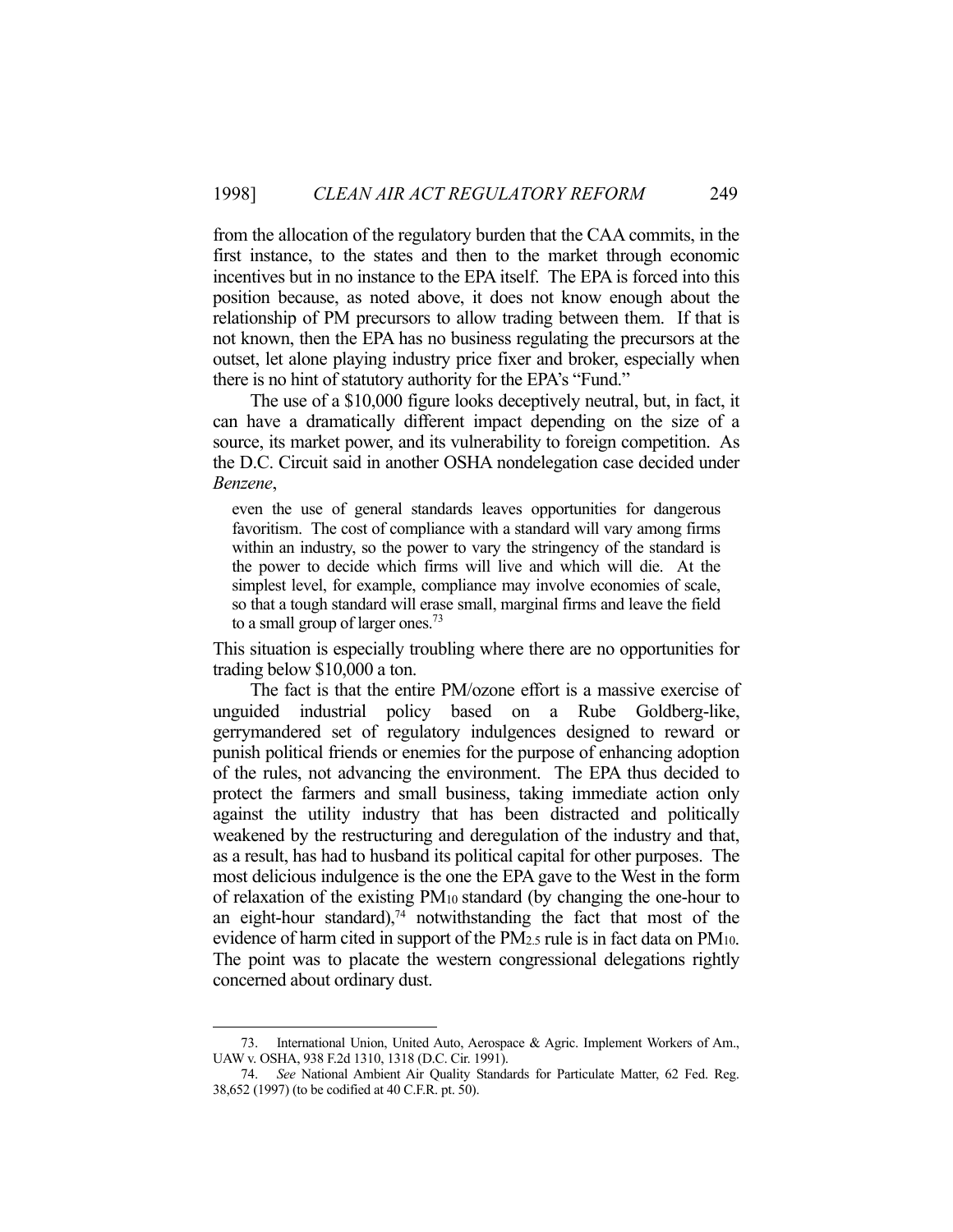The EPA's unguided policy making is not simply occurring on a blank slate of delegated authority; it is in fact indirectly erasing much of the CAA and ousting Congress of its jurisdiction over the Act. Thus, as noted above, it is illegally preempting the states' authority over implementation by walling off certain sources from state regulation; it is ignoring the CAA's direction to the states to use economic incentives<sup> $75$ </sup> and instead operating the market itself through an unauthorized "Clean Air Fund;" it is setting itself the price for emission reductions, notwithstanding its own successful judicial arguments that it is precluded from considering costs; and it is completely rewriting the carefully worked out implementation schedule for ozone attainment known as subpart D.<sup>76</sup> Most importantly, it has asserted jurisdiction over a surrogate for all pollution (PM2.5) without any understanding either of what exactly the surrogate consists of—other than anything and everything—or of what exactly it does to harm the public health, so that it is now free, unless checked by the courts, to regulate any and all pollutants down to background levels whenever the spirit moves it to do so.

 There is, in these circumstances, no need for any CAA at all, or for any of the kind of periodic reviews and revisions that have occurred over the last three decades to bring the CAA up to date. There is no need or room for any further congressional direction, fine tuning, or even oversight, because there is no pollutant for which the EPA will not be able to prescribe background-level standards some time in the future. This open-ended authority derives from the fact that there are virtually no threshold pollutants given today's measuring techniques and from the power asserted by the EPA in the PM2.5 rule, but rejected for the OSHA by *Benzene*77—to generalize from epidemiological data linking a pollutant to premature death at one level of that pollutant to adverse health effects at any level and from there to reduce that pollutant to zero. This conflict on nondelegation grounds with the Supreme Court in *Benzene* ought to be enough to merit reversal. *Lead Industries* also conflicts with a D.C. Circuit offspring of *Benzene* known as the "lockouttagout case" that forbade the OSHA to do what *Lead Industries* said the EPA could do, namely, "choose freely among levels of stringency, from adopting no standard at all to adopting the most stringent standard feasible."78

 <sup>75.</sup> CAA § 110, 42 U.S.C. § 7410.

 <sup>76.</sup> *See, e.g.*, Subpart D, 40 C.F.R. §§ 60.40-60.48(c) (1997).

 <sup>77.</sup> *Benzene*, 448 U.S. at 654.

 <sup>78.</sup> International Union, United Auto., Aerospace & Agric. Implement Workers of Am. UAW v. OSHA, 37 F.3d 665, 668 (D.C. Cir. 1994). Actually, *Lead Industries* ruled that the EPA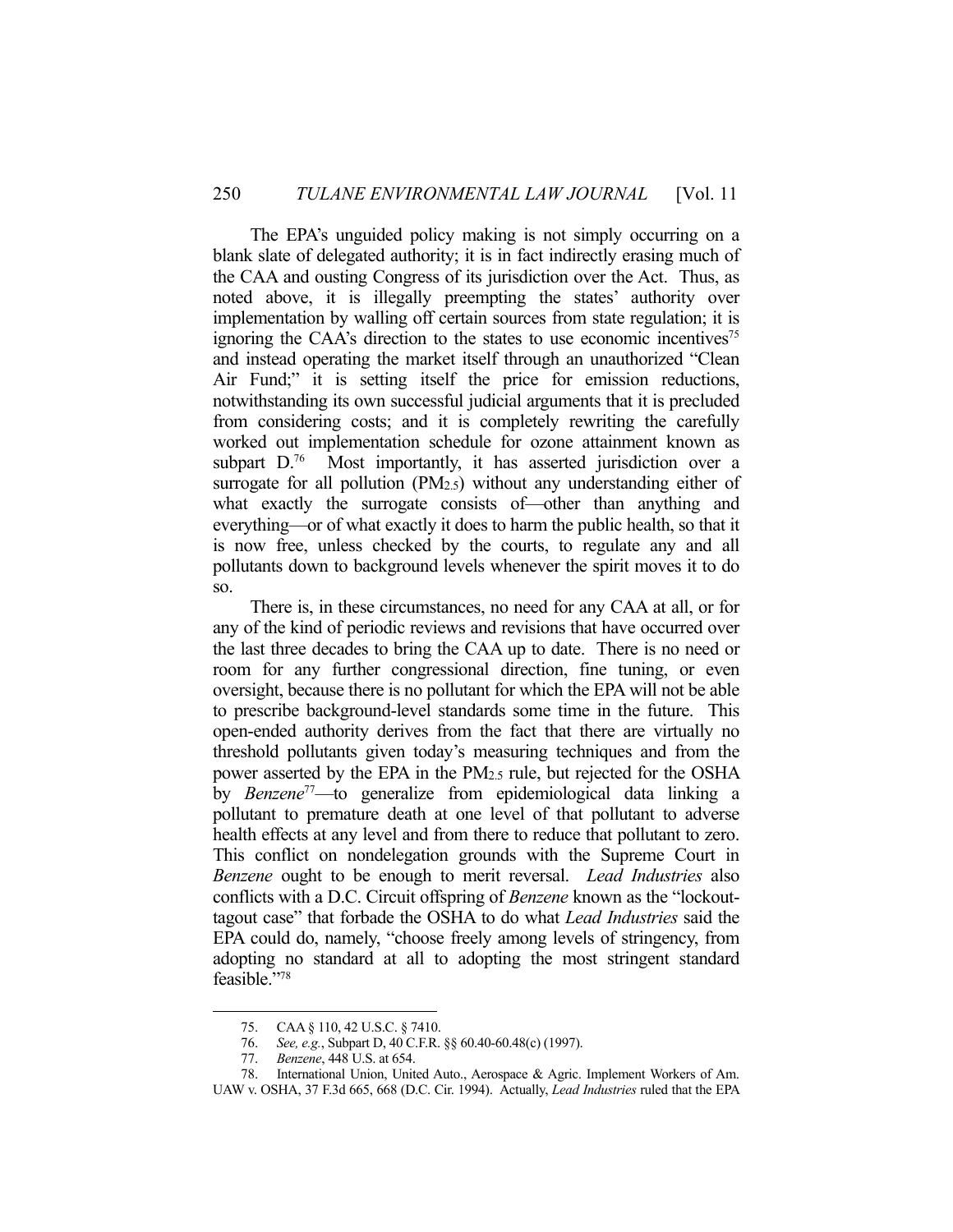Is there enough life in the nondelegation doctrine to deal with this state of affairs? There are, of course, numerous legal challenges to the PM/ozone rules that could and should succeed, such as the lack of scientific support for PM2.5 after Footnote 90 and the absence of significant improvement for the ozone rule, the total conflict with Subpart D of the ozone rule, and both rules' defiance of the statutory commitment to state SIPs and the use of economic incentives. But, the nondelegation doctrine—if alive—puts all of these arguments in better understood context and in bolder relief.

 The case law seems strong enough not to have the CAA declared unconstitutional, but to have it construed as narrowly as OSHA's statute was in the *Benzene*, *Cotton Dust*, 79 and the lockout-tagout cases. There is, of course, evidence of nondelegation life beyond just the OSHA.<sup>80</sup> Although Judge Silberman once described the nondelegation argument as "only a shadowy limitation on congressional power,"<sup>81</sup> more recently in a speech in Washington, D.C., before the Federalist Society, he cited the need for courts to test agency claims of expansible legislative authority against the nondelegation doctrine.<sup>82</sup> Finally, there is Judge Hogan's opinion in the line item veto decision, where he discusses the nondelegation doctrine as grounds for holding the line item veto unconstitutional.83

 As indicated above, the nondelegation doctrine should be applicable in the PM/ozone cases not to have the CAA declared unconstitutional, but rather to have it implemented pursuant to criteria that lend accountability to the process. As noted above, a court could remand the rules for lack of sufficient evidence or for inconsistency with subpart D's or Section 110's requirements for use of economic incentives, $8<sup>4</sup>$  but that course would provide little future guidance either for these rules on remand or for future rules where the EPA may be equally emboldened to legislate unless clearly tied down to accountable standards now. Indeed, the EPA's sorry win-loss record in the courts over the last six years strongly suggests that case-by-case reversals have not provided adequate systematic guidance and that something more comprehensive may be required.

was not even constrained by feasibility. Lead Indus. Ass'n v. EPA, 647 F.2d 1130, 1149 (D.C. Cir. 1980).

 <sup>79.</sup> American Fed'n of Labor and Congress of Indus. Orgs. v. OSHA, 965 F.2d 962 (11th Cir. 1991).

 <sup>80.</sup> *See, e.g.*, South Dakota v. Department of Interior, 69 F.3d 878, 886-89 (8th Cir. 1996).

 <sup>81.</sup> Chamber of Congress v. Reich, 74 F.3d 1322, 1326 (D.C. Cir. 1996).

 <sup>82.</sup> The Honorable Laurence H. Silberman, Circuit Judge, U.S. Court of Appeals, D.C. Circuit, Speech before the Federalist Society (Oct. 18, 1997).

 <sup>83.</sup> *See* City of New York v. Clinton, 985 F. Supp. 168, 177-81 (D.D.C. 1998).

 <sup>84.</sup> CAA § 110(a)(2)(A), 42 U.S.C. § 7410(a)(2)(A) (1994).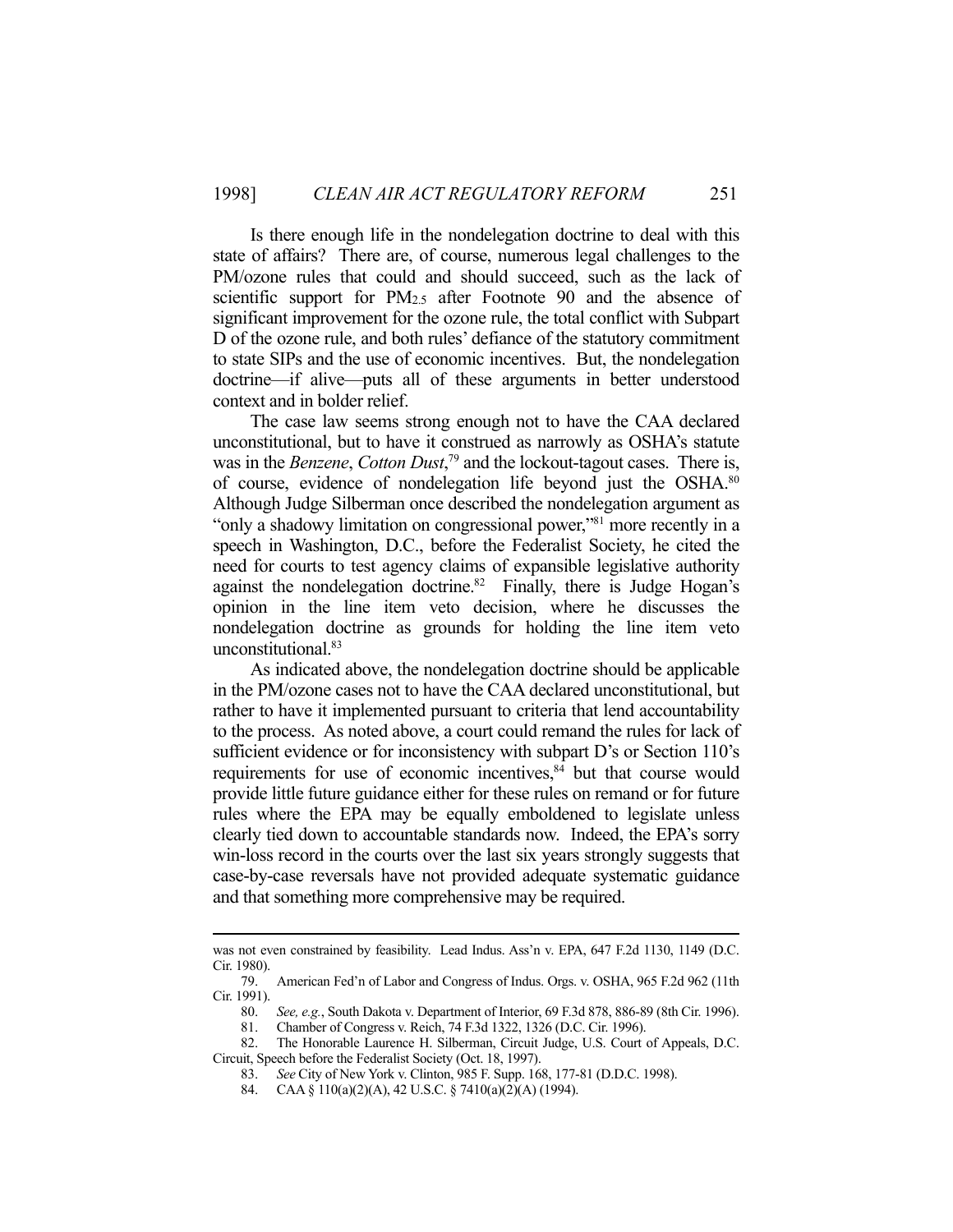# V. THE EXISTING LEGISLATIVE ANSWER

 What is necessary here: Legislation embodying some form of costbenefit balancing or use of economic incentives to reduce costs, maximize benefits, and eliminate regulatory gerrymandering? Given the EPA's refusal to comply with the existing statutory scheme (behavior not unique to the EPA by any means), it does not make much sense to enact another statute it can also ignore. The best option is for the courts to enforce the existing framework as informed by the nondelegation doctrine, as the courts did earlier with *Benzene* and its progeny.

 More precisely, what the courts should do here is apply the analysis of *Benzene et al.* to the CAA and the EPA, along with (a) a publiclyaccountable and judicially reviewable application of the cost-benefit approach used by the EPA itself and (b) enforcement of the 1990 CAA Amendments that, as noted above, introduced cost considerations for the EPA and the states to take into account. This combination would satisfy both the statute and the nondelegation doctrine for the PM/ozone rules and all future standards and rules as well. It is important to indicate that the following discussion does not suggest applying formally to the EPA any analysis materially different from the approach that the EPA has been following internally for years and, with the modifications introduced by the 1990 CAA Amendments, used in these particular rulemakings.

# VI. BENEFITS

1

 The starting point, as always, is to look at the benefit side of the equation, that is, what adverse health effect is being targeted for elimination. This is not as easy at it might seem on the surface. There are at least two confining qualifications on the identification of benefit, or avoided harm, that the EPA has rejected and that would substantially guide the exercise of the EPA's discretion. The first is how clear the harm or benefit must be before the EPA can act. In *Benzene*, without any statutory language to point to and relying almost solely on the nondelegation doctrine, the Supreme Court determined that the protection to worker health at issue had to involve a "significant risk," the necessary showing for which, at a proposed level of l ppm, could *not* be supplied by evidence of risk at 10 ppm (as supplemented by a theoretical linear doseresponse curve).85 In *Lead Industries*, by contrast, the D.C. Circuit rejected an argument that the CAA required evidence of "clear harm" to satisfy the CAA, although the court did say that there had to be

 <sup>85.</sup> *Benzene*, 448 U.S. 607, 636-37 (1980).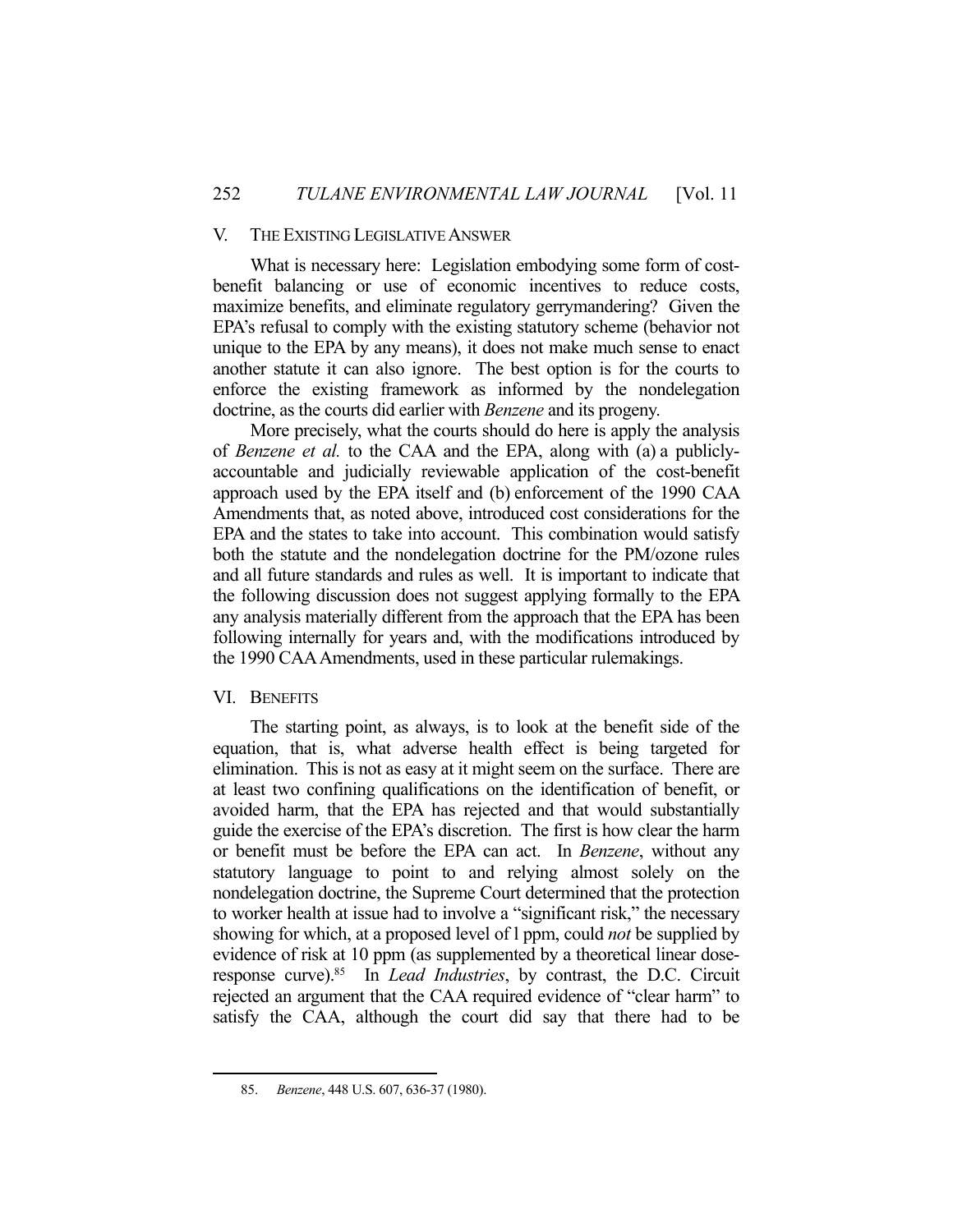supporting evidence for the particular level the EPA decided to pick.<sup>86</sup> It is quite possible, of course, that a reviewing court today could say there is no need here to reconcile the potential conflict between significant risk and "unclear" harm, because even under *Lead Industries*, the EPA's Footnote 90 in the  $PM_{2.5}$  rule means the EPA failed to meet that case's evidentiary requirement. However, for future guidance, the better course for a court to follow would be to say that where, as here and as in *Benzene*, but not *Lead Industries*, there has been substantial regulation of the pollutant already—in this case that regulation could be described as massive—the EPA cannot propose massive *future* regulation of the pollutant without showing that there is a continuing significant health risk at ever diminishing levels of pollution. This is the holding of *Benzene*, and it ought to apply to the outdoors, where the overall risk is far less than it is indoors where people spend most of their time. As will be shown below, this deference to the law of diminishing returns is surprisingly consistent with the approach followed by the EPA in practice.

 The second qualification concerns the issue of "dis-benefits" or substitution risks, also known as "adverse side effects" in the world of new drug applications at the Food and Drug Administration. That is, are there any collateral consequences of eliminating some pollutant, just as some new drug may solve one problem but contribute to another? An example was the EPA's phaseout of lead—the subject of the *Lead Industries* case itself. The elimination of lead, which supplied octane to gasoline, triggered the need for the oil companies to find another source of octane enhancement. The new octane source, which no one focused on at the time, was, ironically, the same substance under review in the *Benzene* case, namely, benzene and its cousins toluene and xylene.<sup>87</sup> The problem with benzene was that, as a carcinogen, it is possibly more toxic than lead; it is especially photochemically reactive for ozone purposes; and it hinders the operation of the catalytic converter (though not as badly as lead). As a result, it had to be forced out by the 1990 CAA Amendments at the cost of billions that could probably have been avoided had anyone thought about it at the time the lead decision was made.<sup>88</sup>

 There are several potential dis-benefits or substitution risks here. For ozone, there is substantial scientific evidence that further reduction of ozone will so increase exposure to ultraviolet radiation as to cause more

 <sup>86.</sup> Lead Indus. Ass'n v. EPA, 647 F.2d 1130, 1160 (D.C. Cir. 1980).

 <sup>87.</sup> *See generally Benzene*, 448 U.S. at 607.

 <sup>88.</sup> *See* CAA § 211(k), 42 U.S.C. § 7545(k) (1994) (reformulated gasoline provisions, setting limits on benzene, aromatics, and air toxics).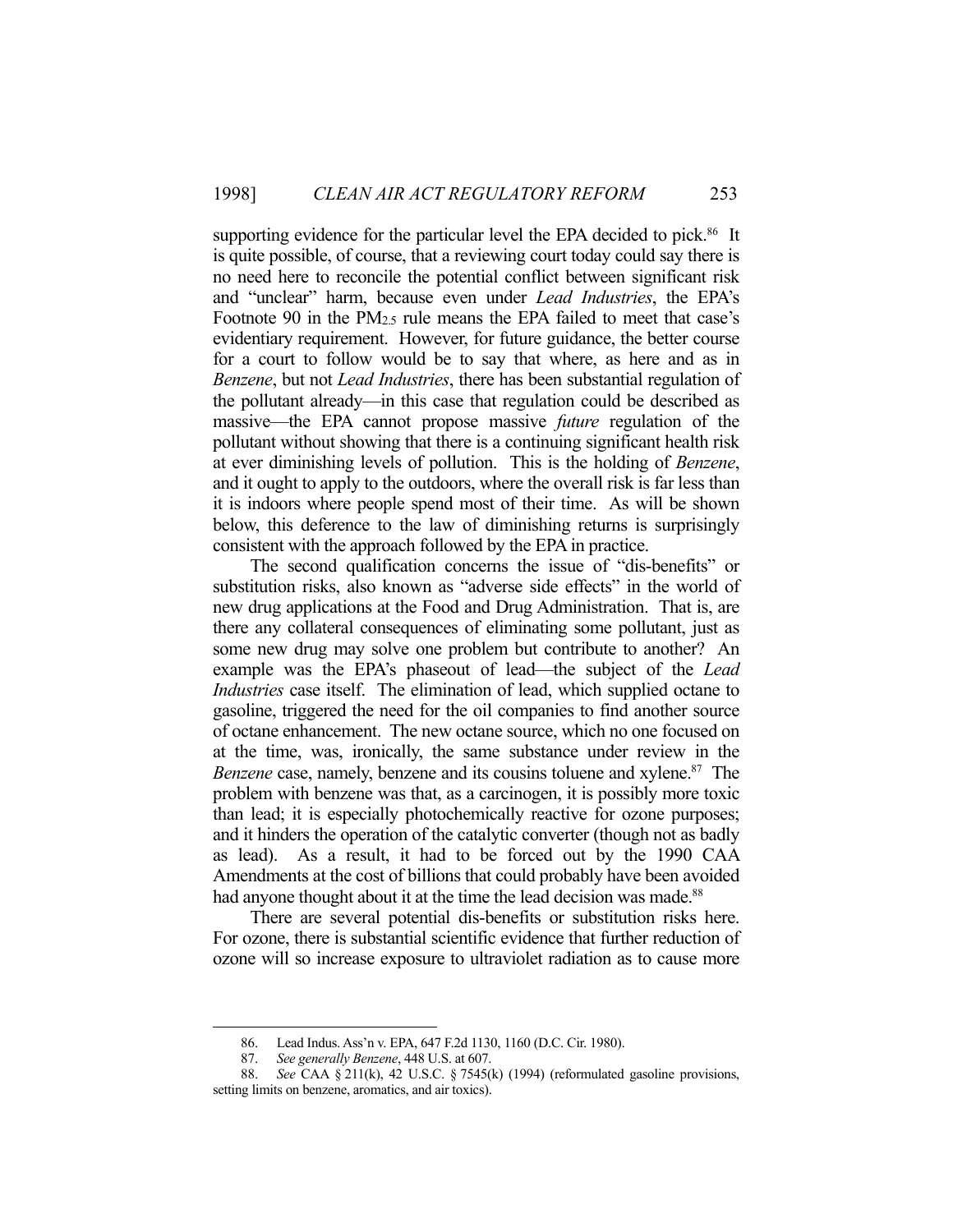cancer than the ozone rule might otherwise produce.<sup>89</sup> For PM, there is some question that further removal of sulfates will aggravate the heating of the atmosphere for global warming purposes because there will be fewer particles to reflect sunlight back into space. For both rules, there is ample literature demonstrating that higher electrical prices, which these rules will surely trigger if they do nothing else, will quite literally kill lowincome people during heat waves either because they cannot afford airconditioning or they turn it off (remember that air conditioning also screens out at least a substantial portion of  $PM_{2.5}$ ).<sup>90</sup>

 The EPA has taken the position that the CAA, by focussing solely on the public health effect of "each air pollutant" individually in Section 10891 precludes the EPA from considering secondary or tertiary consequences that may involve another pollutant or other health effect. These other effects, the EPA says, should be considered during the implementation stage, not earlier. $92$ 

 History suggests, however, that, as in the case of lead, later may be too late. It takes a lot of time to regulate a new risk, and there is the potential for much harm in the interim. More importantly, the CAA, perhaps for this reason, does not impose such tunnel vision on the EPA. Once a criteria pollutant is identified under Section 108,<sup>93</sup> Section 109 requires the EPA to promulgate the standard itself that must be "requisite to protect the public health,"94 a concept far broader than just the regulation of each air pollutant. If a particular standard, for whatever reason, causes more public health harm than good, it is difficult to see how that standard satisfies Section 109 to "protect the public health."<sup>95</sup>

 Although many experts may differ, to this author the biggest substitution risk is the risk of heat prostration and related problems resulting from curtailed air conditioning use. Numerous studies by the government of past heat waves have shown that the lack of adequate air conditioning in residences during summer heat waves can increase mortality. Since nearly seventy percent of American households had air

 <sup>89.</sup> *See generally* Randall Lutter & Christopher Wolz, *UV-B Screening of Tropospheric Ozone: Implications for the National Ambient Air Quality Standard*, 31 ENVTL. SCI. & TECH. 142A (1997).

 <sup>90.</sup> *See* Platts-Mills & Carter, *supra* note 42, at 1383.

 <sup>91.</sup> *See* CAA § 108, 42 U.S.C. § 7408 (sets forth the framework for the EPA to list ambient air pollutants for standard setting).

 <sup>92.</sup> *See* EPA, RESPONSE TO SIGNIFICANT COMMENTS ON THE 1996 PROPOSED RULE ON THE NATIONAL AMBIENT AIR QUALITY STANDARDS FOR OZONE 128-33 (1997) [hereinafter RESPONSE TO COMMENT].

 <sup>93.</sup> CAA § 108, 42 U.S.C. § 7408 (1994).

 <sup>94.</sup> CAA § 109(b)(1), 42 U.S.C. § 7409(b)(1).

 <sup>95.</sup> *Id.*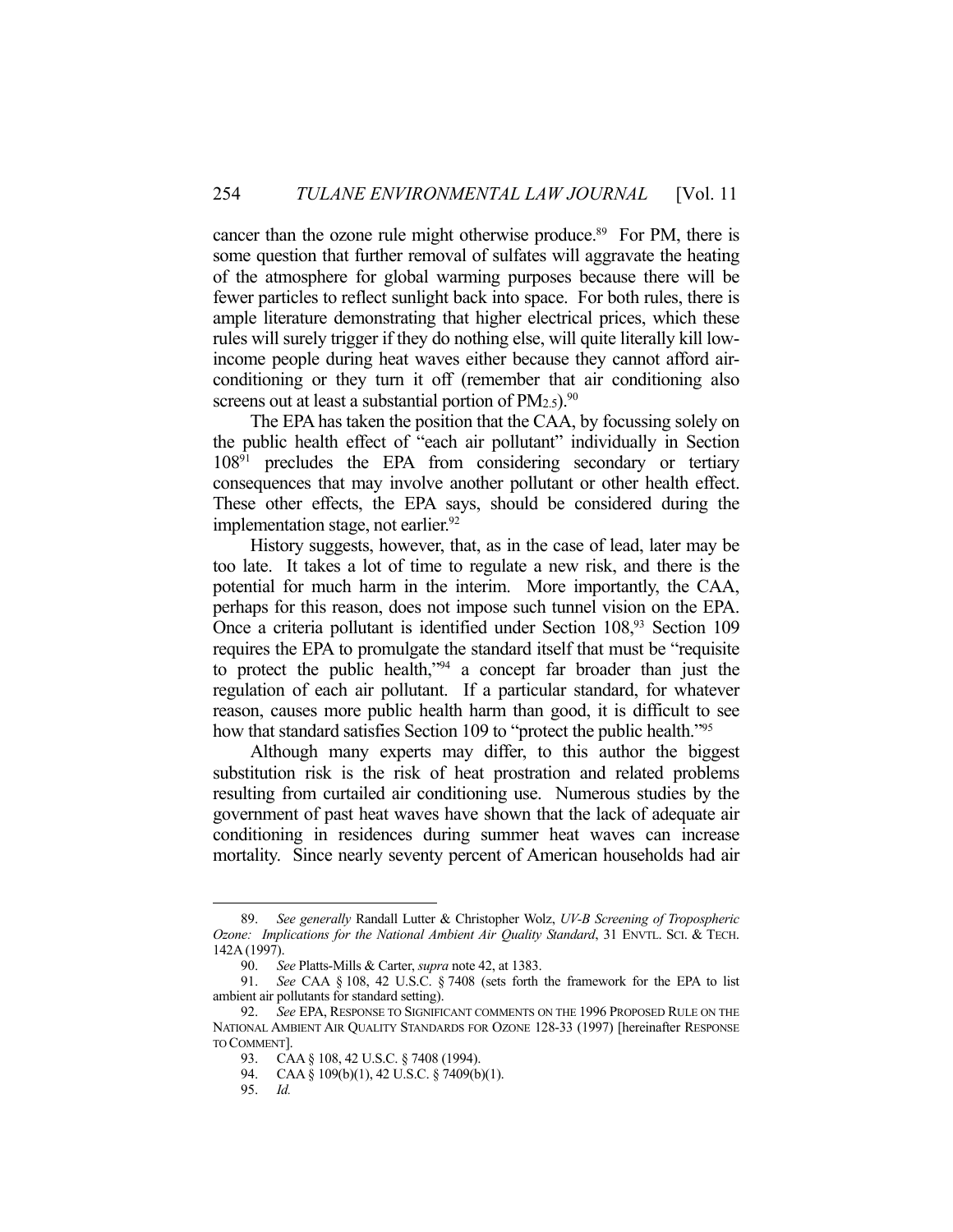conditioning according to the 1990 census,  $96$  raising the cost of operating these units will certainly have an effect on the quality of many American lives through increased stress due to heat and humidity and, potentially, even loss of life. The *New England Journal of Medicine* suggests that air conditioning was responsible for saving many lives in the heat wave of 1995 in Chicago. $97$  This study looked at the causes of at least 700 excess deaths to determine who was at greatest risk for heat-related death.<sup>98</sup> People most at risk were those with medical illness, those socially isolated, and those who did not have access to air conditioning.<sup>99</sup> In fact, the study found that the risk of death was reduced for people with working air conditioners by eighty percent, as well as reducing the mortality due to cardiovascular disease by sixty-six percent.<sup>100</sup> In closing, the study stated: "Access to air-conditioned environments is the factor with the greatest protective effect with respect to heat-related mortality. We found that people who lived in apartments without air conditioning had a lower risk if they had access to an air-conditioned lobby."<sup>101</sup>

 One EPA and National Oceanic and Atmospheric Administration (NOAA) study of deaths in a New York City heat wave in 1966 claimed the death rate more than doubled a day after the maximum temperature of 103 degrees was reached.102 According to this same study, in one threeday period, for example, the cancer death toll rose from forty-three to ninety-eight per day while heart failures jumped from eighty-eight to 230 a day.103 Carl A. Posey, a spokesperson for NOAA, maintained that high energy costs were killing people:

The cost of cool air moves steadily higher, adding what appears to be a cruel economic side to heat wave fatalities preliminary indications from the 1978 Texas heat wave suggest that some elderly people on fixed incomes, many of them in buildings that cannot be ventilated without air conditioning, found the cost too high, turned off their units, and ultimately succumbed to the stress of heat syndrome. When a human's heat limits are exceeded, he does not doze reptile-fashion, he dies.<sup>104</sup>

 <sup>96.</sup> *See* STATISTICAL ABSTRACT OF THE UNITED STATES 739 (1995); *see also* 1991 DEPT. OF COMM. & DEP'T OF HUD, AMERICAN HOUSING SURVEY FOR THE UNITED STATES IN 1991 5.

 <sup>97.</sup> Jan C. Semenza et al., *Heat-Related Deaths During the July 1995 Heat Wave in Chicago*, 335 N. ENG.J. MED. 84 (1996).

 <sup>98.</sup> *See id.* at 86.

*See id.* at 84.

 <sup>100.</sup> *See id*. at 86-87.

 <sup>101.</sup> *Id.* at 90.

 <sup>102.</sup> Randolph E. Schmid, ASSOC. PRESS,Aug. 6, 1979 (on file with author).

 <sup>103.</sup> *See id.*

 <sup>104.</sup> *Id.*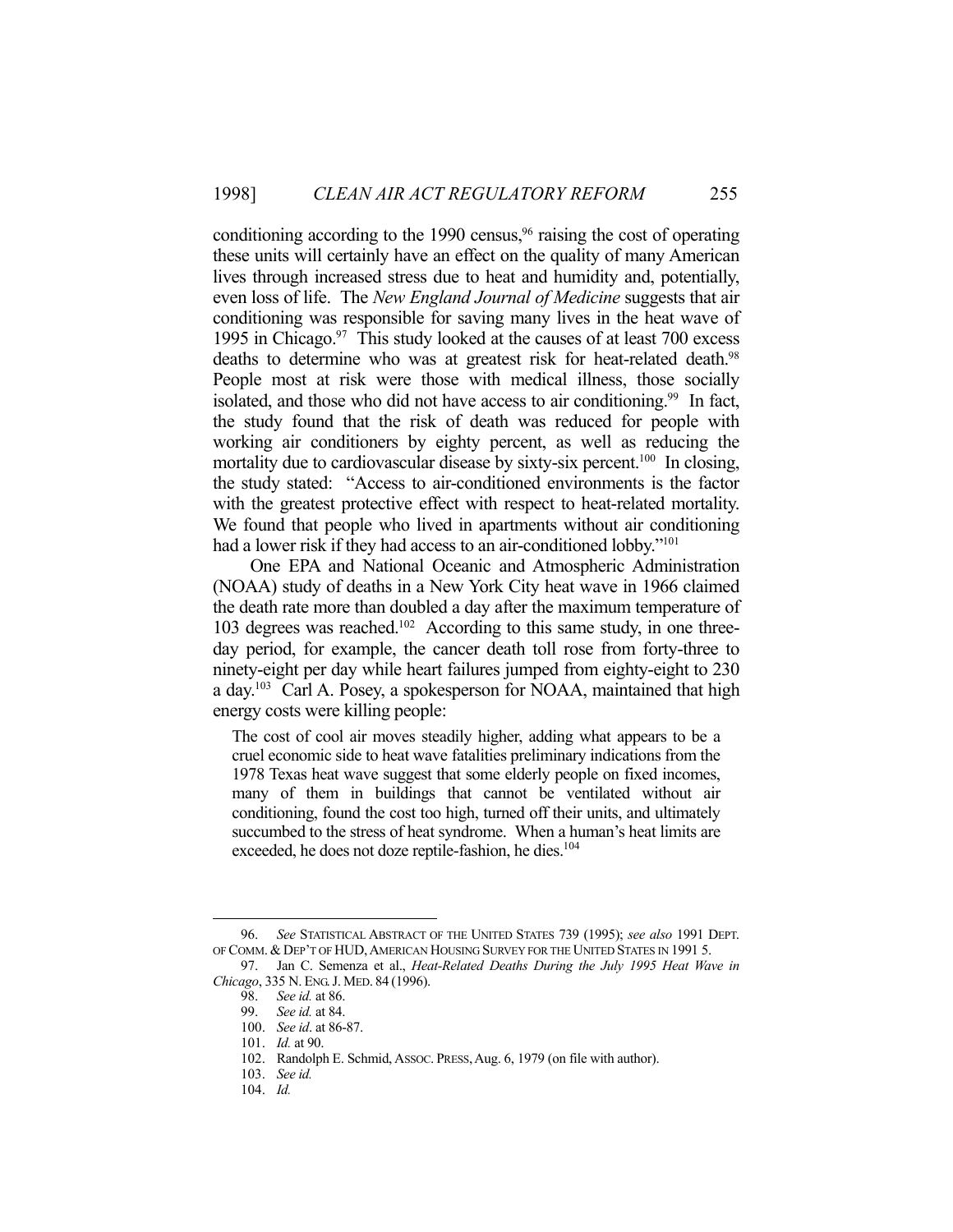Apparently, the EPA itself has done significant research on the topic of air conditioning's life-saving capability.105 Another EPA study showed air conditioning saved lives during a heat wave.106 According to the Chicago Tribune, "[r]esearchers for the U.S. Environmental Protection Agency estimated that in New York more than 3,500 deaths were avoided between 1964 and 1988 because of air conditioning. That number is equal to 21 percent of all heat-related deaths in that period."107

 Other federal agencies have shown concern about the dangers of heat waves and the lack of air conditioning. In 1982, the Federal Centers for Disease Control and Prevention published a study of the deaths associated with the July 1980 heat wave in Kansas City and St. Louis, Missouri.<sup>108</sup> Not surprisingly, lack of air conditioning was the most critical factor in the fatalities; those without it had a fifty percent greater risk of dying.109

 These studies are also supported by the many reports in the press about the benefits of air conditioning. According to one article by *The New York Times* news service, the inability to afford air conditioning was a factor in the many deaths in 1995 in Chicago:

The one factor common to heat victims was a lack of air conditioning. Dr. Zun and others point out that while there were hundreds of deaths in Chicago in the hot spell, only 80 people died of heat in the same period in more affluent Cook County suburbs. "Folks in the suburbs, with a lot of air conditioners," Dr. Zun said, "didn't have the same kind or amount of problems we had in the city."110

There is, in short, a great deal more evidence linking death to higher electricity costs than to PM2.5.

 The problem is compounded because the EPA simply has no clue about how much PM2.5 penetrates indoor air conditioning or how much humidity, which is eliminated by air conditioning, may be a confounding factor in the PM2.5 epidemiology studies that the EPA no longer relies upon; there is simply no data relating air conditioning use to the deaths involved in the studies. But, we do know that the PM10 study by

 <sup>105.</sup> Stevenson Swanson, *Is Being Cool Our Right or just a Privilege?*, CHI. TRIB., Aug. 6, 1995, at 1C.

 <sup>106.</sup> *See id.*

 <sup>107.</sup> *Id.*

 <sup>108.</sup> Joseph J. Ramm & Christine A. Ervin, *How Energy Policies Affect Public Health*, 111 U.S. DEPARTMENT OF HEALTH AND HUMAN SERVICES, PUBLIC HEALTH REPORTS 390 (Sept. 19, 1996).

 <sup>109.</sup> *Id.*

 <sup>110.</sup> Don Terry, *Killer Heat Teaches City Grim Lessons: Experts Warn that Others Could Suffer Like Chicago*, DALLAS MORN. NEWS, Oct. 8, 1995 (quoting Dr. Leslie Zun of Mt. Sinai Hospital).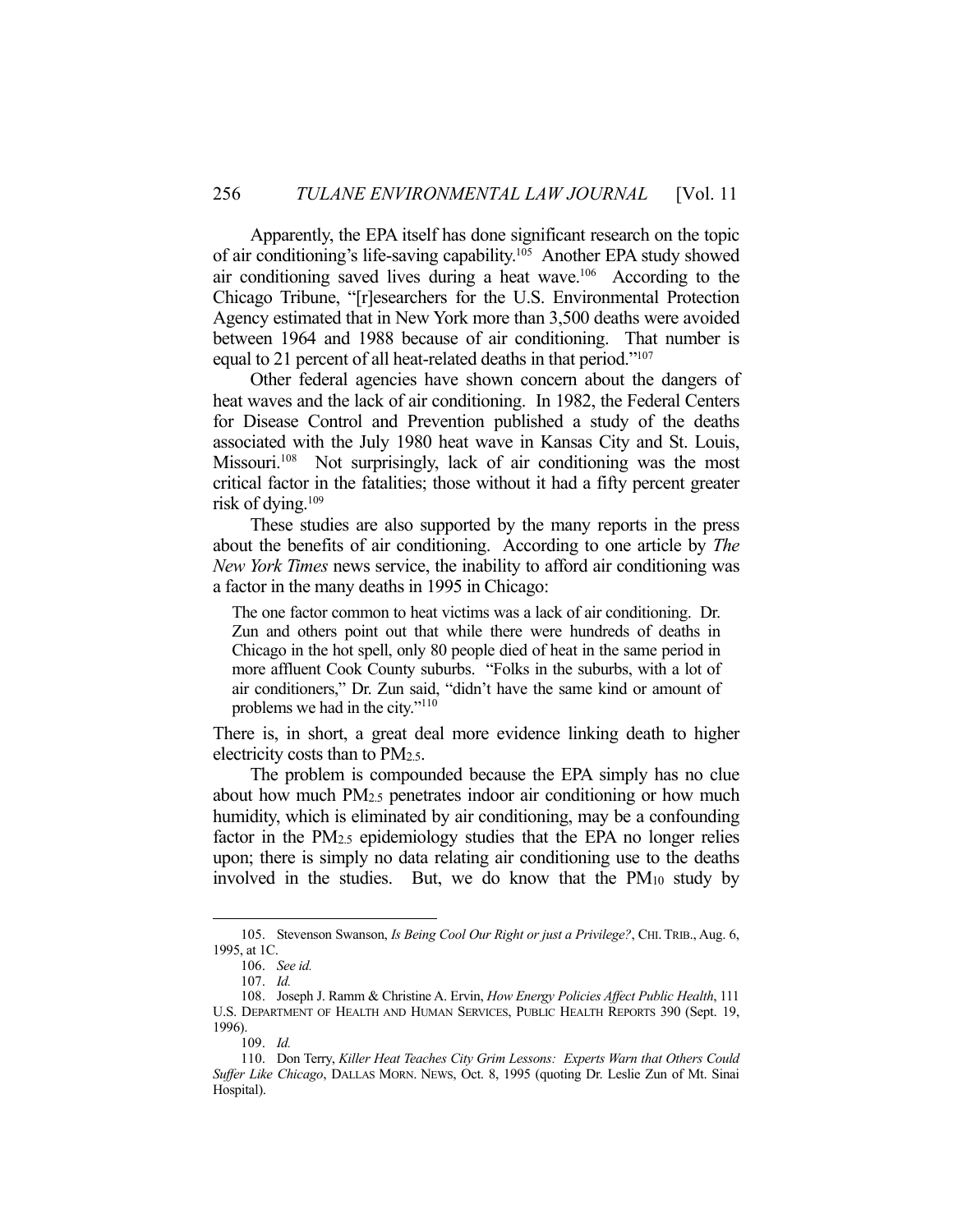Schwartz was reanalyzed and its PM effect found statistically insignificant when humidity was included.111 As a result, the EPA has absolutely no idea whether implementation of the PM2.5 rule might not actually kill more people than it saves, if in fact it would save anybody.

 The EPA also contends that Congress made the dis-benefit preclusion clear in amending the CAA in 1977 in Section 109 to direct CASAC to offer the EPA advice "in several areas, including any 'adverse public health . . . effects which may result from various strategies for attainment and maintenance" of the standards.<sup>112</sup> But, this amendment would seem to reinforce the obvious point that the EPA is *required* to take dis-benefits into account, not prohibited from doing so. The EPA tries to turn this upside down by saying that the legislative history shows the advice was not for the EPA but for the benefit of the states for SIP implementation or Congress for future legislation.<sup>113</sup> This proposition is absurd on its face, because the statute directs CASAC to advise the EPA, not the states or Congress.<sup>114</sup> It is not irrelevant here that when it comes to advantageous rather than adverse side effects, or what might be called "co-benefits" rather than dis-benefits, the EPA rarely ever hesitates to take them into account.

#### VII. COSTS

<u>.</u>

 What about the cost side of the equation? As any EPA employee or practitioner knows, the EPA has for a long time taken costs into account in its decision-making. The beauty of saying that it is officially precluded from doing so means that it can do so unofficially without any review by the courts or Congress. But it does so nonetheless. In its regulatory impact analysis (RIA) for the PM/ozone rules, the EPA makes the Yogi Bera-like statement that "this prohibition against consideration of cost does not mean that cost or other economic considerations are not important or can be ignored. In fact, the Agency believes that consideration of costs is an essential decision-making tool."115 The Agency goes on to say:

The consideration of cost and, to be more specific, the use of cost-benefit analyses, provides a structured means of evaluating and comparing various

 <sup>111.</sup> Davis et al., *supra* note 39.

 <sup>112.</sup> RESPONSE TO COMMENTS, *supra* note 93, at 128-33 (quoting CAA § 109(d)(2)(C), 42 U.S.C. § 7409(d)(2)(C)).

 <sup>113.</sup> *See id.*; *see also* National Ambient Air Quality Standards for Particulate Matter, 62 Fed. Reg. 38,652, 38,685 n.65 (1997) (to be codified at 40 C.F.R. pt. 50).

 <sup>114.</sup> CAA § 109(d)(2)(C); 42 U.S.C. § 7409(d)(2)(C).

 <sup>115.</sup> EPA, REGULATORY IMPACT ANALYSIS FOR PROPOSED PARTICULATE MATTER NATIONAL AMBIENT AIR QUALITY STANDARD, ES-1 (Dec. 1996) [hereinafter RIA].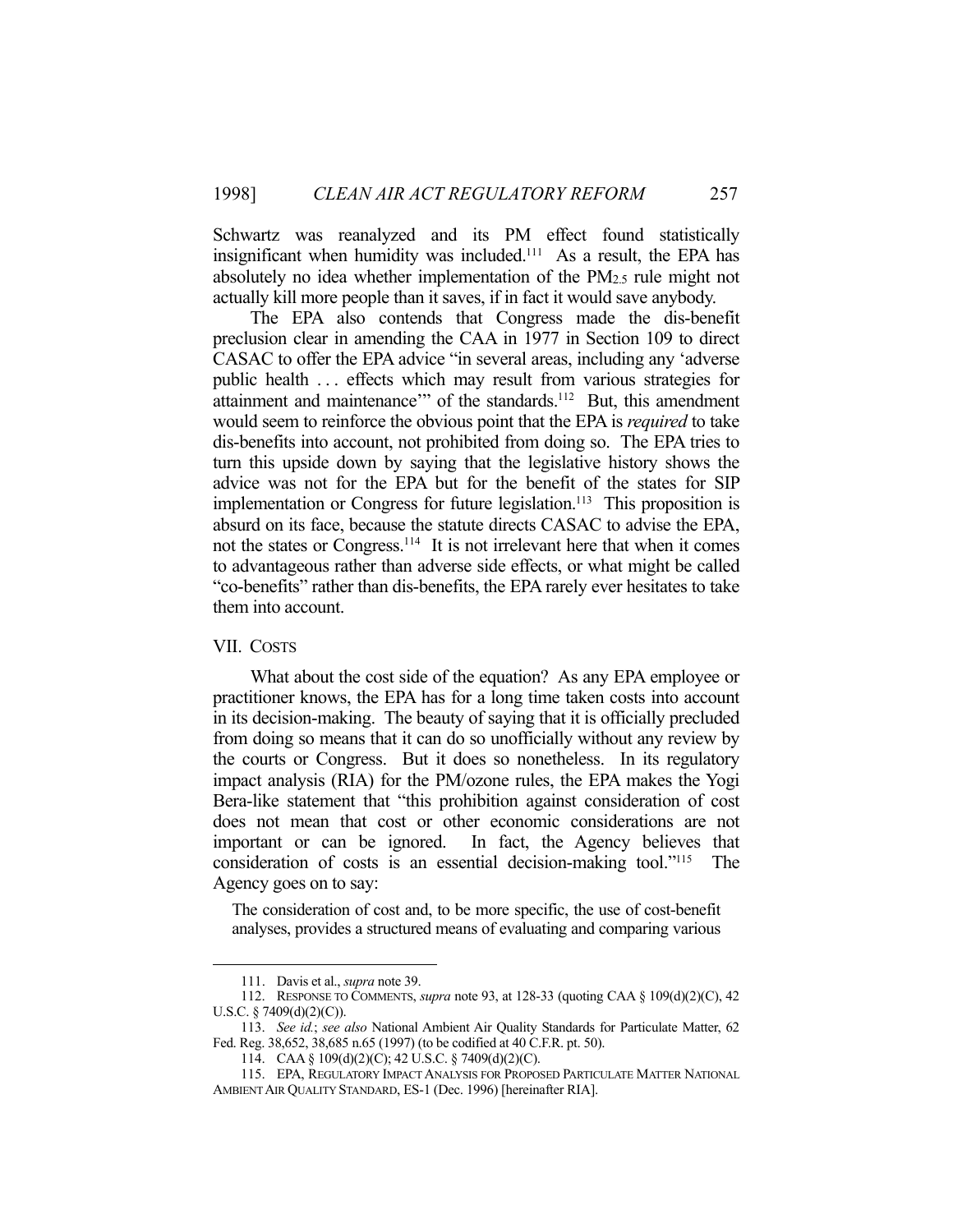implementation policies, as well as a means of comparing the variety of tools and technologies available for air pollution control efforts. The Agency has found the use of such analyses to be of significant value in developing regulatory options over the years.<sup>116</sup>

 The EPA seems to be trying to say that either it or the states can take costs into account for implementation purposes but not for standardsetting purposes. But, apart from the fact that, as the PM/ozone rules make clear, standard-setting cannot easily be separated from implementation, there is no statutory or judicial basis for the EPA or the states to compartmentalize standard-setting and implementation as unrelated issues or to use cost-benefit in implementation but not standardsetting. The EPA acknowledges as much by summarizing the Supreme Court's and D.C. Circuit's views as follows: "[S]tates may consider economic and technological feasibility . . . only insofar as this does not interfere with meeting the strict deadlines for attainment of the standards."<sup>117</sup> The EPA may not consider such factors at all in deciding whether to approve state SIPs.<sup>118</sup> Since deadlines have never been met, consideration of costs has never been permissible. As noted above, one of the purposes of the original CAA was to force technology; if a source could not meet the standard, it would have to be shut down. Since implementation was exclusively up to the states in any event, the EPA was never supposed to have any implementation strategy and, as we have seen, was not even supposed to tell the states what sources they could or could not control.

 Again, in practice, as everybody knows, the EPA runs almost everything from Washington and, therefore, must have the best cost information it can get. In doing the RIA, for example, the EPA calculated the total cost figure for compliance only after settling upon \$l billion/ $\mu$ g/m3 as the cut-off point for making the calculations.<sup>119</sup> That is, the EPA said that no further controls will be required when the costs exceed the \$l billion cut-off; the purpose is "to eliminate extreme measures that are unrealistically cost-ineffective."120 How does the EPA know? The reason is the result of an analysis of two cities (Philadelphia and Denver) that "indicated that higher cut-offs achieve minimal air

 <sup>116.</sup> *Id.* at ES-2.

 <sup>117.</sup> *See* Lead Indus. Ass'n v. EPA, 647 F.2d 1149 n.37 (D.C. Cir. 1980) (citing Union Elec. Co. v. EPA, 427 U.S. 246, 257-58, 266 (1976)); *see also* National Ambient Air Quality Standards for Particulate Matter, 62 Fed. Reg. 38,652, 38,684 (1997) (to be codified at 40 C.F.R. pt. 50).

 <sup>118.</sup> *See Lead Industries*, 647 F.2d at 1149 n.37.

 <sup>119.</sup> RIA, *supra* note 115, at ES-6 to 7.

 <sup>120.</sup> *Id.*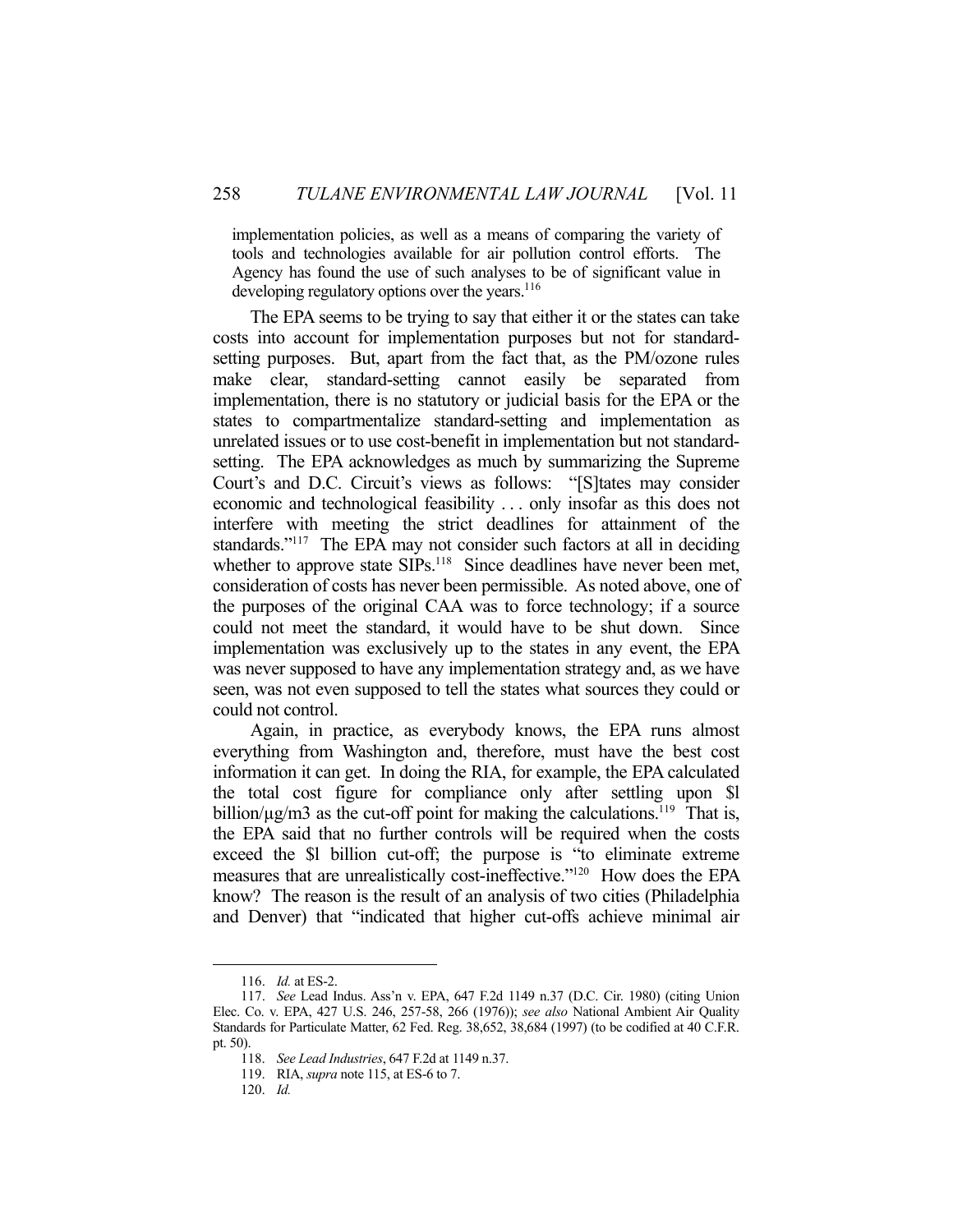quality improvements at unreasonably high cost."<sup>121</sup> Presumably, this data is the basis for capping control costs at \$10,000 a ton in the rule. So much for the prohibition against considering costs. The fact is that the EPA has been observing the law of diminishing returns for a long time, and it would be absolutely idiotic not to do so. The problem, however, as Chief Justice Rehnquist said in 1980, is that this is quintessentially a job for Congress to spell out, and not for an agency, namely the EPA, to conduct behind closed doors.<sup>122</sup>

 How can one square what the EPA has been doing, and should continue to do, albeit on the record and subject to judicial review, with *Lead Industries*? Maybe, as suggested above, the D.C. Circuit or the Supreme Court has to overrule *Lead Industries* in favor of the lockouttagout decision,123 or *Benzene*. If necessary, that should be done, because the conflict should not be allowed to persist any longer. But a strong case can be made that the 1990 CAA Amendments effectively "overruled" *Lead Industries* with a far-reaching provision that the EPA has acknowledged but misconstrued. The particular provision at issue is the change made in 1990 in Section 110 to require SIPs to incorporate economic incentives.124 This, in turn, requires the agency and the states to have a full understanding of costs and all compliance alternatives, because it is impossible to structure incentives without that understanding.

 During the hearings on the 1990 CAA Amendments, EPA Administrator Reilly explained that "[w]e do want to be careful . . . that the control measures imposed by the federal government are as costeffective as possible. The President's bill reflects this effort."125 He went on to say that

[t]his bill incorporates more economic incentives than any environmental law ever passed in this country.... In this bill [the President] brings the force of the marketplace to bear in our national effort to protect air quality. In doing so he is not only proposing a fundamental change in the way we approach air pollution control in this country, he is also giving momentum to an idea that is shared by many people on Capital Hill today . . . . This bill gives industry a great deal of flexibility in meeting clean air goals, and it gives it economic flexibility to take advantage of that flexibility.<sup>126</sup>

 <sup>121.</sup> *Id.* 

 <sup>122.</sup> *Benzene*, 448 U.S. 607, 672 (1980) (Rehnquist, J., concurring).

 <sup>123.</sup> International Union, United Auto, Aerospace & Agric. Implement Workers of Am., UAW v. OSHA, 938 F.2d 1310 (D.C. Cir. 1991).

 <sup>124.</sup> CAA § 110, 42 U.S.C. § 7410.

 <sup>125.</sup> *Clean Air Amendments of 1989: Hearing on S. 816 and S. 196 Before the Subcomm. On Environmental Protection of the Senate Comm. on Environmental and Public Works*, 101st Cong. 78 (1989) (statement of William Reilly, EPA Administrator).

 <sup>126.</sup> *Id.* at 78-79.